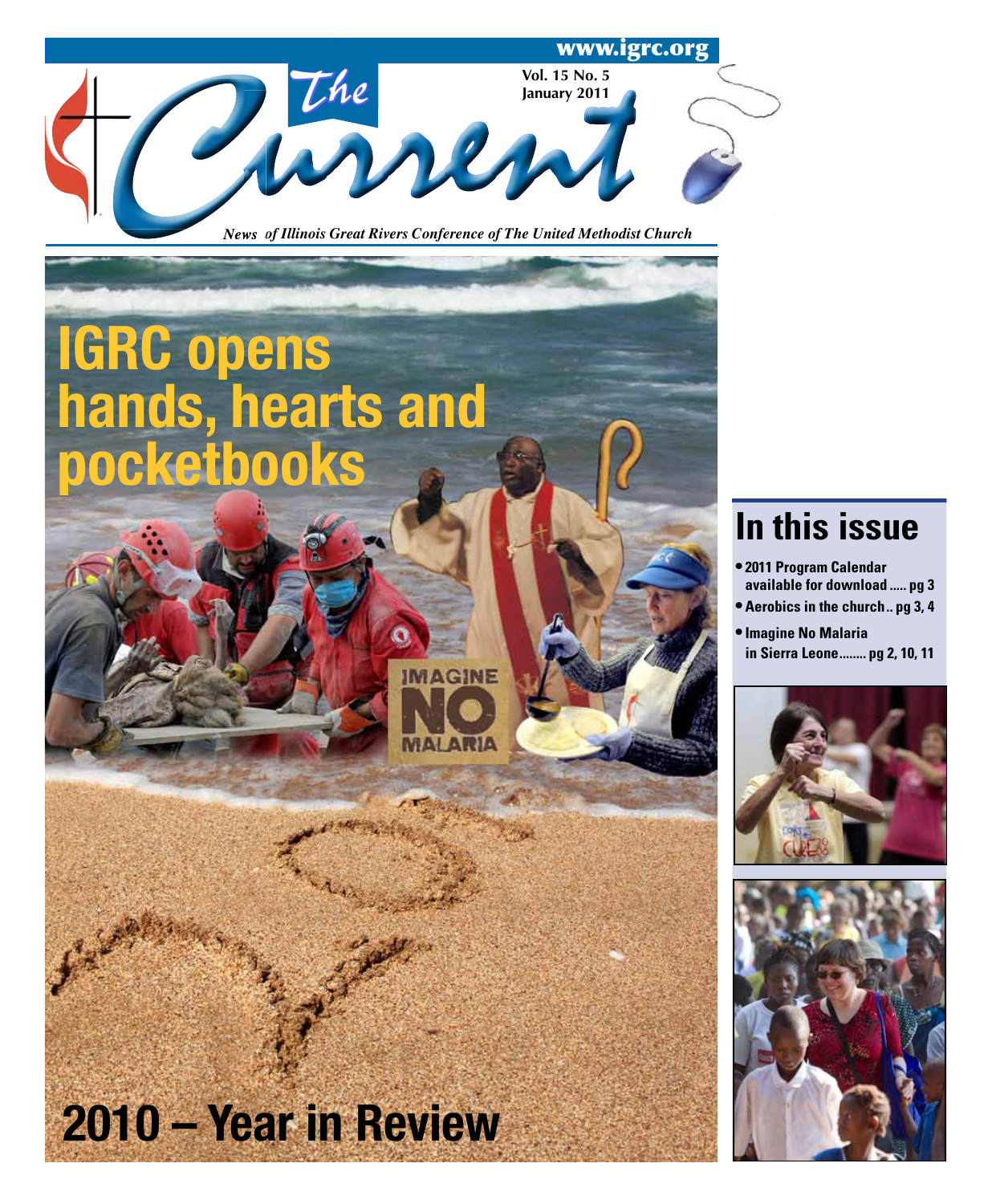## **Page 2 Illinois Great Rivers Conference — The Current January 2011**

## News from the Episcopal Office

# **Our conspiracy of love can stop weeping and wailing**

#### Dear Friends in Christ:

Merry Christmas, Happy New Year and Blessed Epiphany. The focus of this issue of *The Current*, as you know, is in part a year- end review for 2010. It is breath taking to review where we have been and exhilarating to think about where we are going. And speaking of where we are going there is significant emphasis in this issue on Imagine No Malaria.

You will recall in my Episcopal Address at the 2010 Annual Conference I announced that I was inviting you to join me in the effort to raise at least \$2.3m for this effort to eliminate deaths from malaria by 2015. I am pleased to report that everyday more and

more of the pieces are falling into place and more folks are coming online in this huge and worthy endeavor. Lots of the work of this campaign will take place in the districts.

As I thought about Imagine No Malaria and this season of the year I have been spending time in Matthew's gospel, particularly Matthew 2:13-23. Please take a moment and read this passage. Standing almost in opposition to the warm feeling we get of joining the wise men at the manger and the giving of their gifts to the Christ child is the horrifying image of the despot Herod and the "slaughter of the innocents." But it is there and we must deal with the meaning of the tension created by this picture.

Pastor Pam Fickenscher ( a Lutheran pastor) has commented on this text saying "we do not live in a peaceful snow globe; we live in a world where children die and mothers grieve – not just occasionally, but every day, not just in hospitals but on city streets and mud huts." For some in our world, and I think here especially of those who live with the reality and pain of malaria especially children under five, "the sounds of Rachel weeping for her children are not uncommon."

Together you and I in an enormous conspiracy of love in action can stop Rachel's weeping and wailing. So this year when I come to the manger and look upon Mary, Joseph and the Christ child I will also be thinking about all the other mothers, fathers and vulnerable children whose lives we can make a life affirming difference in. I hope you will join me in this ambitious effort to stop Rachel's weeping. I remain

Yours because of Jesus Christ, <sup>†</sup> Gregory V. Palmer

#### **Deaths**

**Marie Lyell,** widow of Rev. Leroy Willis Lyell, died Dec. 8. The Lyells served local churches in the former Southern Illinois Conference, retiring from Centralia Central City and Walnut Hill in 1975. Rev. Lyell died in 1986. Expressions of sympathy may be sent to a daughter, Alice Baugh, 17 Augusta Dr., Brownsburg, IN 46112.

**Rev Diane Bigley**, pastor of the Montgomery County Good Shepherd's Parish and wife of Rev. David Bigley, pastor of Brownstown-Emmanuel, died Dec. 8. Expressions of sympathy may be sent to Rev. David Bigley, 8 Westwood Dr., Hillsboro, IL 62049-1057.

**Rev. Phillip R. Snider,** a retired pastor, died Dec. 4. He served local churches in the former Central Illinois Conference, retiring from Avon in 1994. A full obituary may be found at *www.styningerfuneralhomes. com/* and you may leave a note for the family on the website's guestbook. His wife, Treva, survives. Expressions of sympathy may be mailed to 2049 E. McCord Street, Centralia, IL 62801-6792.

**Gloria Blacklock,** former Southern Illinois Conference United Methodist Women president, former General Conference Delegate, and former president of the Women's Division of the Board of Global

Ministries, died Nov. 20. Memorials may be made to the General Board of Global Ministries, The United Methodist Church, 475 Riverside Dr., New York, NY 10015. Expressions of sympathy may be sent to her husband, Ray Blacklock, 40 Rodan Dr, Vergennes, IL 62294.

**Imogene Smith**, widow of Rev. Hugh Smith, died Nov. 15. Memorial donations and contributions may be made to the Casey United Methodist Church, P.O. Box 365, Casey, IL 62420; Martinsville Christian Church, 324 N. York St., Martinsville, IL 62442 or the Faith Fellowship Mission, 12887 E 2000th Ave., Hidalgo, IL 62432. Expressions of sympathy may be sent to the family in care of Rev. Dan Smith, 3468 E. Washington Rd., Casey, IL 62420.

## **Positions**

Shiloh UMC is looking for a worship and music coordinator to plan, coordinate, direct, develop, evaluate, and promote worship in the life of the church to allow the church to fulfill its purpose to worship, love, teach, reach, and serve for the Glory of God through music, drama, graphics, and video. For a more detailed description, qualifications and salary, please contact Tony Paulson at *churchoffice@shilohumc.org*.



*The Rev. Jan Griffith (center) walks amid schoolchildren and residents of the Gbo Chiefdom outside Bo, Sierra Leone, as part of a delegation from the Imagine No Malaria campaign. Griffith is superintendent of the Spoon River District of the Illinois Great Rivers Annual Conference of the United Methodist Church.* 

# **Snapshots of Imagine No Malaria**



*Jan Griffith*

**By Janice Griffith Spoon River District Superintendent**

*When John heard in prison what the Messiah was doing, he sent word by his disciples and said to him, "Are you the* 

*one who is to come, or are we to wait for another?" Jesus answered them, "Go and tell John what you hear and see: the blind receive their sight, the lame walk, the lepers are cleansed, the deaf hear, the dead are raised, and the poor have good news brought to them. And blessed is anyone who takes no offense at me." (Matthew 11:2-6, NRSV)* 

This portion of the lectionary Gospel lesson for the 3rd Sunday in Advent (Year A) contains a question from John the Baptist to Jesus. John has already proclaimed the Jesus as the Messiah, and yet it appears he now has some questions, perhaps some doubt. So he sends his messengers to inquire. Jesus' reply instructs them to report back to John "what (they) hear and see." Through their descriptions of what they had experienced, John would know the reality of the Christ – Emmanuel, God-with-Us.

I knew of the responsibility I bore as I accepted the invitation to be a part of the delegation which would be traveling to Sierra Leone to observe one of the first major distributions of mosquito nets made possible by the Imagine No Malaria initiative. I fully understood that when I arrived home the people of IGRC would be listening for confirmation that Jesus was in the midst of this endeavor.

How am I to capture the fullness of God's presence and work in Sierra Leone? That's the question. I am choosing to follow the instructions of Jesus to John's messengers by telling you a bit of what I heard and saw…

I heard the cry of a tiny infant – a beautiful baby girl in the arms of her young mother … and wondered if this little one would be among the 1 in 5 children who don't survive to the age of five.

I saw a woman hanging a mosquito net … and observed that the bed on which she slept was a tattered grey mattress on the concrete floor of her bedroom.

I heard the enthusiastic singing and felt the touch of the children's dirty hands in mine as we were surrounded by the throng who greeted us at the village gates and processed with us to the courtyard where we gathered for a formal service of thanksgiving.

I saw the sincerity in the face of a thin elderly woman who stepped up to greet me after the ceremony…she bowed slightly and began gesturing gently while speaking quietly in her native tongue. I felt the warmth

*See Sierra Leone on page 11 . . .*

*The Current* (USPS 014-964) is published monthly by the Illinois Great Rivers Conference of the United Methodist Church, 5900 South Second Street, Springfield, IL 62711. An individual subscription is \$10 per year.

The opinions expressed in viewpoints are those of the writers and do not necessarily reflect the views of *The Current*, the Illinois Great Rivers Conference, or The United Methodist Church.

Communications Team leader: Paul E. Black; team members: Catherine Flynn and Michele Willson. Send materials to P.O. Box 19207, Springfield, IL 62794- 9207, tel. 217-529-2040, fax 217-529-4155, e-mail *TheCurrent@igrc.org*, web page: www.igrc.org. Periodical's postage paid at Peoria, IL, and additional mailing offices. POSTMASTER: Please send address changes to "*The Current*," Illinois Great Rivers Conference, P.O. Box 19207, Springfield, IL 62794-9207.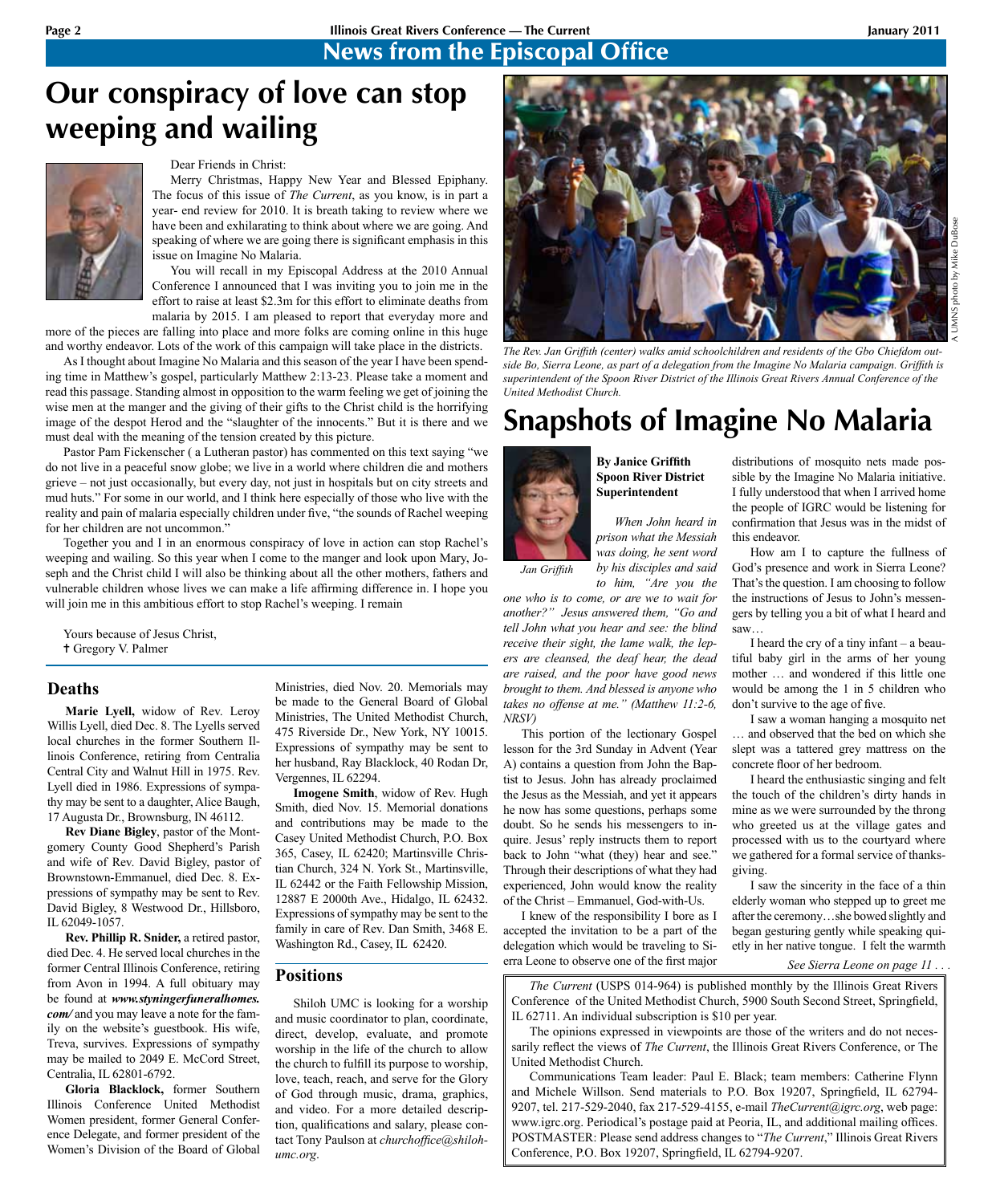Announcement & Events

## **Email marketing seminar set for Feb. 12** From 10 a.m. to noon, Robinson will be

A seminar showing churches how they can use email marketing to assist their ministry will be hosted by the IGRC Communications Team on Saturday, Feb. 12 at the Conference Center.



Steve Robinson, Regional Development Director in Illinois for Constant Contact, will be leading the seminar. Registration is \$10 and includes lunch.

*Steve Robinson*

Online registration is available at *www.igrc.org/emailmarketing*

**Changes to IGRC flex plan coming in 2011**

Active pastors who participate in the IGRC FLEX plan (also called Section 125 Plan, Cafeteria Plan, Flexible Medical Spending Plan, FSA Plan) will notice a change in the rules regarding the purchase of over-the-counter (OTC) medications with the FLEX plan beginning in 2011.

The recent Health Care Reform Act (PPACA) vastly reduces your ability to claim reimbursements for OTC medications. Pastors should consider these changes in making plans for their salary-reduction amounts in 2011. Beginning in Jan. 1, 2011, over-the-counter medications can only be reimbursed by the FLEX plan in 2011 if they are purchased with a doctor's prescription. The new rules do not apply to the purchase of insulin or diabetic supplies.

**Will my FLEX card still work for purchases of OTC medications at the register?**

No. The regulations require Flex Cards to be deactivated for these purchases.

**I have a prescription for an OTC medication; how do I get reimbursed?** You will probably have to file your

claim on paper with copies of your prescriptions and receipts.

and participation in your ministry.

Participants will learn how to start and build a strong permission-based mailing list, to get your audience to open, read and act on your email; and to use your past results to sharpen your email marketing pro-

**If I have money left over from 2010, can I purchase OTC medications with it in 2011?**

presenting *The Power of Email Marketing* In just a few short hours, this information-packed seminar will show how email marketing – the hands-on, low-cost marketing tool – can really help you drive your ministry's success. Discover how communicating with persons regularly can help you stay connected, and generate interest

No, the changes take effect in 2011, even for 2010 plan year funds.

**What about other supplies like crutches, bandages, and self-diagnostic kits?**

Generally, only medicine is covered by the new rules, so supplies could still be eligible for reimbursement.

**Can I still use the FLEX Plan for copays, deductibles and unreimbursed expenses from medical providers?**

Yes – no change there. However, be aware that the \$6000 limit in our current plan has to be reduced to \$2500 in 2013. So if Junior needs braces, you might want to think about it sooner than later.

**Any other questions?** 

You may address questions by emailing Rick VanGiesen at *rvangiesen@igrc. org*

## **2011 Program Calendar available for download**

Utilizing the theme of Imagine No Malaria, the 2011 IGRC Program Calendar is now available for download at: www.igrc. org/2011programcalendar

Due to rising production costs, the 2011 program calendar was not printed but is available for download. Persons can download the entire document and print it out. The PDF file will not be updated throughout the year. Changes to the calendar will

be updated on the conference calendar, located at: www.igrc.org/events/calendar.



Groups are reminded that as their meetings change, contact Michele Willson at *mwillson@ igrc.org*, and changes will be made to the online calendar. Include the location of the meeting, the starting and end time and any costs associated with the event.

The Communications Team can also set up online registration for events with the only cost

being what is charged by Paypal for processing credit card sales.

gram as you go along.

From 1 to 3 p.m., Robinson will present *Getting Started with Constant Contact*, a product-specific presentation.

Participants will see how the simple steps to selecting an email template and creating an email; branding an email to match your website; add images and links, import contacts, segment lists and review and analyze reports.

Along the way, tricks-of-the-trade and other relevant best practices will be discussed. Adequate time will be made to answer questions, provide feedback and share your experiences.

## **Important budget numbers for 2011**

**IGRC Minimum Salary** Full-Time Local Pastors \$31,600 FM, AM and PE \$34,500 **Denominational Avg. Compensation**  (DAC) \$61,716 **Conference Avg. Compensation** (CAC) \$61,472 *(Remember that DAC and CAC generally includes a parsonage component of 25%; to approximate average salary alone, multiply DAC or CAC by .80)* **Minimum Salary to qualify for CPP coverage** (must be appointed full-time or ¾-time Elder; PTLP are not eligible, even at  $\frac{3}{4}$ -time) With a Parsonage \$29,508 Without a Parsonage \$36,884

| Without a Parsonage                       | \$50,884 |
|-------------------------------------------|----------|
| <b>CRSP Defined Benefit Pension Cost</b>  |          |
| to the Church:                            |          |
| Full-Time                                 | \$7,260  |
| $\frac{3}{4}$ -Time                       | \$5,445  |
| $\frac{1}{2}$ -Time                       | \$3,630  |
| $\frac{1}{4}$ -Time                       | \$1,815  |
| <b>CRSP Defined Contributions Cost to</b> |          |
| the Church:                               |          |
| For pastor in a parsonage:                |          |

(Salary x 1.25) x 3% For pastor in his/her own home: (Salary + Housing Allowance) x 3% **CPP Premium (for full-time pastors)** For pastor in a parsonage: (Salary x 1.25) x 3% For pastor in his/her own home: (Salary + Housing Allowance) x 3% **CPP Premium for ¾-time Elders**: \$ 2,716 **Health Ins. Assessment** (same as 2010) Church share \$17,520 Pastor share for self  $&$  kids  $$780$ Pastor share for spouse \$3,840 **Standard Mileage Reimbursement** – 51 cents for business miles driven; 19 cents for medical or moving purposes;

14 cents driven in service for charitable organizations

## **General, Jurisdictional Conference election information**

Six clergy and six laity will be elected as General Conference delegates at the 2011 annual conference.

All clergy members in full connection are eligible to be elected. Each will be assigned a number by the annual conference secretary for the purpose of electronic balloting. Clergy who submit their picture and a biography of not more than fifty (50) words will be included in the pre-conference materials published and distributed by the annual conference secretary, provided the materials have been received prior to the Jan. 30, 2011 deadline. **Conference election**<br> **Conference election**<br> **Conference election**<br> **Conference election**<br> **Conference**<br> **Conference**<br> **Conference**<br> **Conference**<br> **Conference**<br> **Conference**<br> **Conference**<br> **Conference**<br> **Conference**<br> **Co** 

Lay persons eligible to serve as delegates may submit a biography of not more than fifty (50) words and a picture that will be published and distributed by the annual conference secretary, provided that the materials are received prior to the Jan. 30, 2011 deadline. All lay persons who submit materials will be assigned a number by the annual conference secretary for the purpose of electronic balloting.

The names of lay persons willing to serve may also be received from the floor of the Annual Conference session.

Send biographies and photos to Rev. Alice J. Shirley, *ACSecretary@igrc.org*. General Conference Secretary Rev.

L. Fitzgerald Reist announced Nov. 5 that the total number of delegates to the 2012 General Conference would be unchanged – around 1,000 in total. However, annual conferences could experience a change in the number elected when apportioned by the total membership of the global church.

## **Church website addresses sought**

IGRC congregations that have established websites in operation are asked to submit those web addresses to the IGRC Communications Team.

Website addresses can be added to the church's profile in the Church Locator section of the IGRC website, providing an additional link for persons looking for a church in a particular area.

Send the website addresses to Paul Black, Director of Communication Ministries at *[pblack@igrc.org](mailto:pblack@igrc.org)* Updates

# **Paid, electronic subscriptions to** *The Current* **available online**

Persons wishing to purchase a yearly subscription to *The Current* may now do so online by visiting: *[www.igrc.org/sub](http://www.igrc.org/subscriptions)[scriptions](http://www.igrc.org/subscriptions).*

Each IGRC congregation is given a

certain number of free subscriptions for its local church leaders based upon size and worship attendance. Additional subscriptions may be purchased for \$10 a year.

Persons may also visit the Online Sub-

scription Center to subscribe to the electronic version of *The Current.* Once production has been completed on an edition of *The Current,* the electronic subscriber is sent a link to view the issue that has been

posted online. There is no limit to the number of electronic subscriptions a church/ charge may have and there is no cost for electronic subscriptions.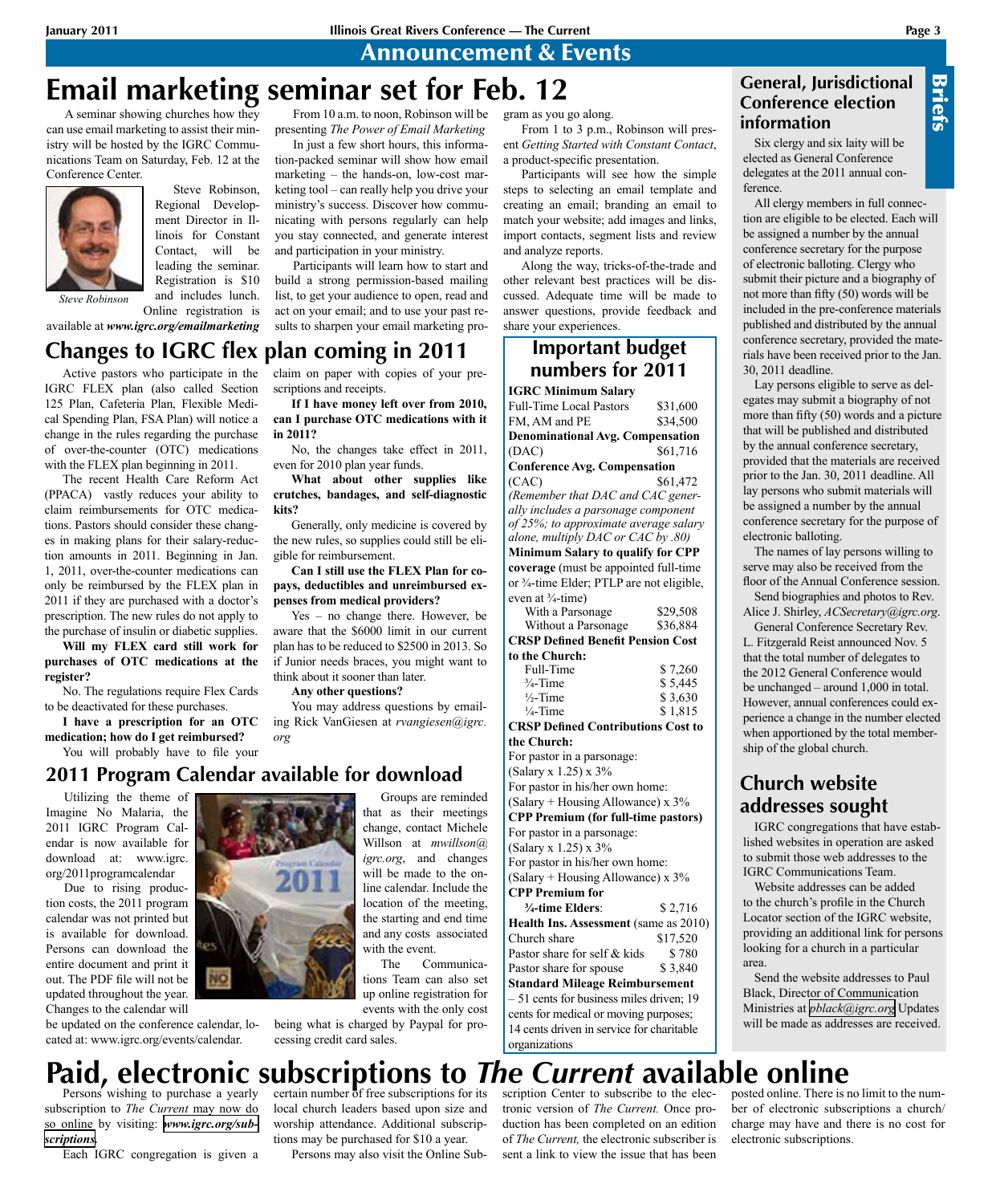Photo by Stephen Haas, Decatur Herald & Review

# **Briefs**

**Fairview Heights Christ to host leaders conference**

Fairview Heights Christ UMC will host its first Church Leaders Conference aimed at putting dynamic tools in the hands of church leaders to effect change and the to help them navigate the inevitable discontinuity that comes with it.

The conference is designed for pastors, church staff and lay leaders.

Information and online registration can be found by visiting: *www.navigatethechange.com*

## **Troy UMC hosts Fire-Up conference**

The 15th annual Fire-Up Conference is scheduled for Feb. 25-27, Troy.

The senior high discipleship event will be hosted at Troy UMC and will feature Tom Richter(Queens, NY) as the weekend's speaker and Thomas Rudebeck, guest entertainment; and Harvest Worship Band leading the music for worship times.

The 2011 theme for Fire-Up is *GLOW* and comes from Isaiah 58:9-12 The Message) "…your lives will begin to glow in the darkness…"

The event begins at 7 p.m. on Friday, Feb. 25 and concludes at 11:30 a.m. on Sunday, Feb. 27.

The registration fees cover meals, snacks, afternoon recreation, program, small groups, and seminars, Fire-Up t-shirt and lodging (with host families, if your group chooses to do so).

For more information about this weekend event or to request a registration packet, please call 618-667-6241 or go to: *www.harvestministryteams. com/fireup/index.html*.

## **Camp Electric for student worship teams**

Camp Electric, a two-day boot camp for student- led worship teams will be hosted at Troy UMC Dec. 29-30.

The camp has space for eight student- led worship teams to learn about the mission of their band, the core of worship ministry, the best ways to sharpen skills and how to lead /serve the congregation as worship leaders.

External Content of the Real Content of the Fig. of the Fig. of the Fig. of the feature of the theck of Troy Fire - The 1. ence is s The seculible feature 1 the weel Rudebec Harvest sic for where the weel Rudebec Harvest i The registration cost is the same for each church and the church can send all the members of the student worship team. For more information or registration, please visit: *http:// harvestconferences.org/campelectric* or contact Tim Price at 618-667-6241 ext. 14.

# **Aerobic training combines faith and fitness**

**By Jim Vorel Decatur Herald & Review**

DECATUR – Decatur churches are community centers for a variety of secular activities, so it shouldn't be surprising to learn that one church is introducing some intensive physical activities to its schedule. What is unique, though, is Grace United Methodist Church's fusion of a Christian religious service with an intense aerobic training session to create a brand new church-based workout program open to anyone who wants to get healthy.

"The program is a combination of praise-influenced moves set to contemporary inspirational gospel music," said Penny Butts, the program coordinator and workout leader. "It's the first time I've ever sweated while praying."

The program, "Grace, Faith & Fitness," is held at 5:30 p.m. every Monday in Grace's Great Hall and employs a workout program called "Body Gospel." Butts works for workout program distributor Team Beachbody selling programs like Body Gospel and P90X, but she donates the program to the church. The program is also free for all who attend.

"We begin with a prayer and a devotional before the workout, and then we project the program on the wall," Butts said. "I was very involved in our church and in fitness, so I



*Marj Cline of Decatur follows along during a Body Gospel aerobics class at Grace United Methodist Church.*

wanted to start a club there with Body Gospel because it obviously fits the location."

Response has been positive from the congregation, and each week's session since Nov. 1 has shown increased attendance. Participants at all levels of fitness are able to join in and can benefit from the program, Butts said.

"It's a way to get healthy combining faith, fitness and fellowship. The program involves aerobics and cardio, and it will eventually work its way into light weights and resistance bands as well. I like the reli-

gious aspect, and it's a lot of fun. You can tailor it to your own fitness level, no matter where you are physically."

Even participants who were initially skeptical about the idea of working out in front of other members of the congregation have come around to the idea.

"There's no mirrors anywhere in the Great Hall, and everybody is too busy working out to focus on what you're capable of doing," Butts said. "We always stress at the beginning to just 'do what feels

*See Aerobics on page 5 . . .*

# **Pastor sees Santa portrayal as vital ministry**

**By Theresa Churchill Decatur Herald & Review**

DECATUR – Operation Sleighbell may be about \$2,000 short of the cash needed to provide the kind of low-cost Christmas shopping experience for needy families it wants to this year, but it will still have something extra.

Santa Claus - also known as the Rev. Kelly Cox, pastor of Christ United Methodist Church in Decatur - has promised to visit each site to find out what else the children might like for Christmas.

"Sometimes, I'm the only non-frightening male a lot of the children see," he said.

Cox, 59, has been portraying Santa for 15 years, ever since the principal at Emerson Elementary School in Cairo asked if he would. He already has gray hair, having "earned every one of them," and gets his last haircut and shave of the year on his birthday Aug. 15.

"I see this as a ministry, and I'm looking forward to the whole experience," he said.

Santa will need to shift his sleigh into high gear at least one day of the four-day shopping opportunity the week of Dec. 6 to get to all five sites - one each in Champaign, Pekin, Danville, Mattoon and Decatur.

The Rev. Rick Smith, founder of Operation Sleighbell, said Cox offered his services when he approached Christ United Methodist about donating underwear and

socks to make up for a decision by Wal-Mart stores in 2009 to stop donating clothing it couldn't sell.

Smith added that he also appreciates the work of Decatur's West Side Church of the Nazarene, which has operated the ministry's Decatur shop in the former Schnuck's grocery store space in Northgate Mall since 2006.

"They are very dedicated, hardworking

people who do as good a job as I would do," he said.

All Operation Sleighbell needs now is enough cash to put \$5,000 worth of merchandise into each site. "Usually, \$2,000 is not considered to be a lot, but to us it may as well be a fortune," Smith said.

*(Reprinted with permission from the Nov. 20 issue of the Decatur Herald & Review)*.



*The Bellmont UMC celebrated 100 years of ministry in its current building Nov. 7. Rev. Cindy Jones, Kaskaskia River District Superintendent was the guest speaker for the day. The church, which was dedicated on Nov. 6, 1910, has been home to Methodists that began as a "society" in 1825.*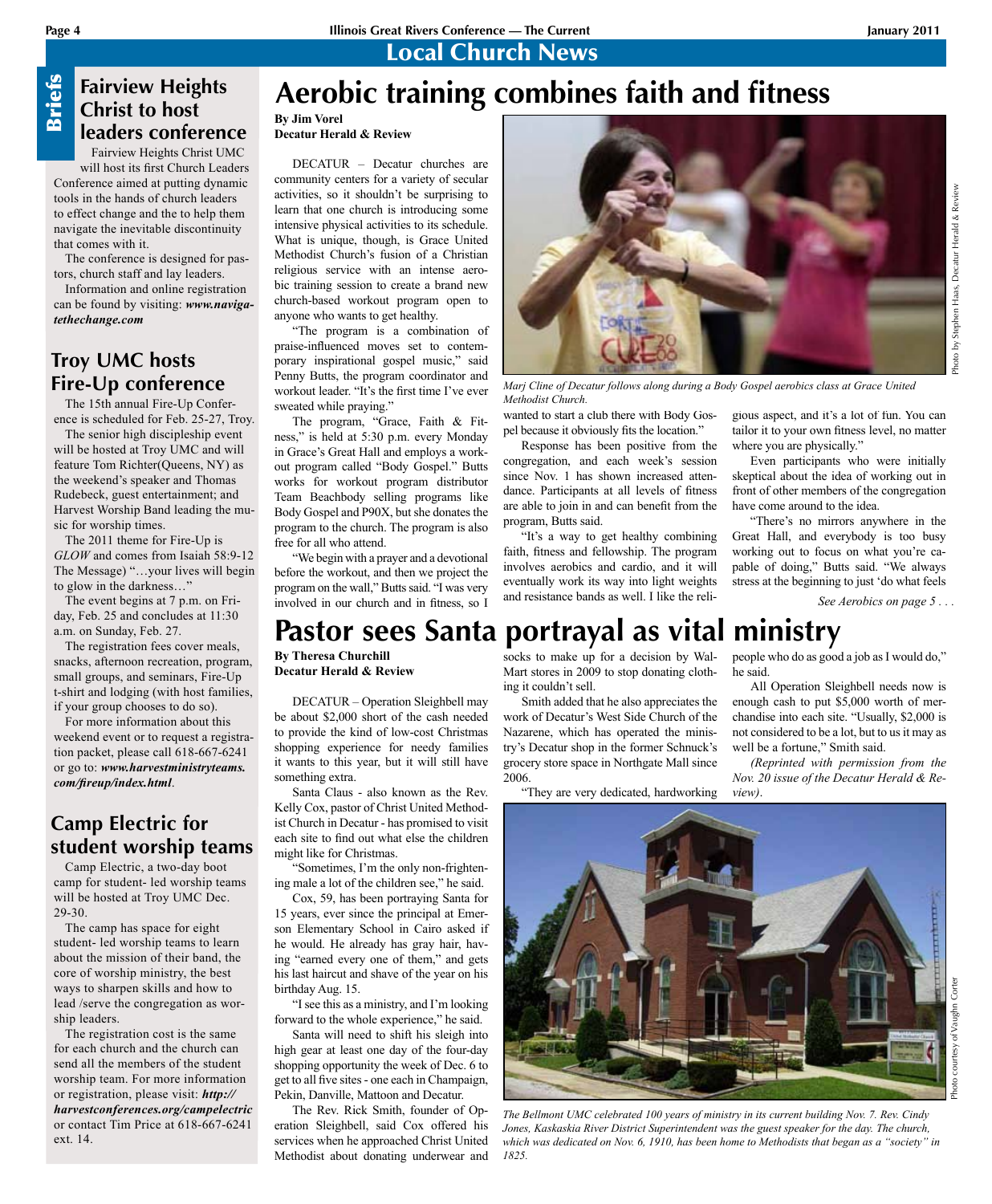Local Church News

# **Community Thanksgiving event offers extra helping of service**

**By Rob Stroud Charleston Times-Courier**

CHARLESTON – The chief goal of the Charleston Community Thanksgiving Dinner is to provide hot meals and fellowship for individuals who might otherwise be alone on this holiday.

However, the annual dinner at Otterbein United Methodist Church also provides an opportunity for extended families to join together to serve the community.

For instance, 19 members of Charleston residents Woody and Mary Alice

#### Kramer's family volunteered to deliver meals and help out in other ways at the dinner on Thursday as a service project.

"We are all getting together for Thanksgiving today, but we wanted to do something to help other members of the Charleston community," said Liane Foerder, one of the Kramers' daughters.

Foerder, of Noblesville, Ind., and her husband, Mark, brought their children Stephanie, age 14, and twins Lexi and Becca, both 10, to volunteer with them. These three children volunteered alongside several other youths from their ex-



Photo courtesy of Jennifer Seder

*Christopher Albanese counts the number of jelly and peanut butter jars that Springfield Jerome UMC collected for Kumler Outreach Ministries during its PB & J campaign during the first three weeks of November. Jerome, which has a Food Pantry Partner relationship with Kumler, agreed in November 2009 to provide 120 jars of peanut butter each month – a week's supply for the Kumler Food Pantry. During the Thanksgiving season, members were encouraged to match their peanut butter giving with a corresponding jar of jelly. And when the church celebrated St. John's Breadline Sunday on Nov. 21, 20 of the 25 loaves purchased were donated to Kumler to complete PB & J sandwiches for holiday food baskets. In all, 135 jars of peanut butter, 120 jars of jelly, 40 cans of chili and 20 loaves of bread were delivered just prior to Thanksgiving.*



*Fountain of Life UMC celebrated the dedication of its new church facility Nov. 14. Dr. Terry Harter, center, preached at the celebration service and was the celebrant at the Communion service. Also pictured are Rev. Jennifer Seder, pastor of Fountain of Life, left, and Robert McCarthy, right. Fountain of Life purchased the building and completed the first phase 1 renovations debt free. The renovations included moving a garage, moving furnaces from roof to ground level along with purchasing a new furnace for the education area. The worship space and restrooms have been completely remodeled including floors, walls, lighting and ceilings. The second phase of renovations, which focus on exterior needs, will begin in the spring.*

tended family.

"We hope that the kids will learn that service to others is a way to say thanks for the blessings they have," Foerder said.

Other children, including siblings Keridwen, 13, and Ian, 10, McDaniel of Charleston, also helped with Thursday's dinner. They and their friend Skyler James, 15, of Charleston wrapped more than 400 sets of silverware in napkins for the event.

Skyler estimated that this was the third or fourth time she has volunteered with her family at the Thanksgiving dinner.

*See Community on page 9 . . .*

## **Aerobics**

*Continued from page 4* comfortable to you,' and most importantly, always be moving.'

Grace United Methodist has also offered other physical activities such as ballroom dance in the past, but nothing as intense as the Body Gospel program featured in "Grace, Faith & Fitness." Those curious about the program can see videos at *www.gospelworkoutprogram.com*, and the church also maintains a Facebook page under the name of "Grace Faith and Fitness."

The addition of weights and resistance training is one of several upcoming expansions to the program that is being considered if attendance continues to rise. In January, the program may expand to two nights per week, and a baby-sitting program at the church during the workout is likely on the horizon.

"It's a great community outreach for our church," Butts said. "It's a first for a lot of people, including me. I've never led a class before, but it's so much fun. People should just wear comfortable clothes and tennis shoes, remember to bring some water and have fun."

*(Reprinted with permission from the Nov. 27 issue of the Decatur Herald & Review.*



**By Donna Baker Pastor, McDowell UMC**

It has become tradition now for Mc-Dowell to hold a Holiday Auction to raise money to help others in our community during the holiday season.

Members of the congregation make, bake, and create items for an auction that has become a new way to "do" Christmas. One of our members, Freddie Immke, a professional auctioneer, helps us to raise our bids for auction items. This year turned out to be the best year ever! A total of \$6,600 was raised during one evening of fellowship and fun!

The McDowell family comes together either the Sunday before or the Sunday after Thanksgiving for a soup and sandwich meal, followed by the auction.

Many food items have become a tradition – homemade caramels, bon bons, apple dumplings, cookies and pies are eagerly anticipated for bidding. Others offer their services – such as decorating your home for Christmas, hosting a card party for eight which includes snacks, prizes, and even a meal afterward.

The card party was a very popular item this year. A comment was heard that "we must have some pretty desperate women in the church who want a night out with the girls," for the bidding went over \$350!

Another item up for bid this year was an oil painting by one of our most talented members, Jone Meister. Her painting went for over \$500.

This year's money was divided equally between the Salvation Army in Pontiac and the Livingston Food Pantry as these two organizations strive to bring a happier Christmas to many deserving families within our community.



Briefs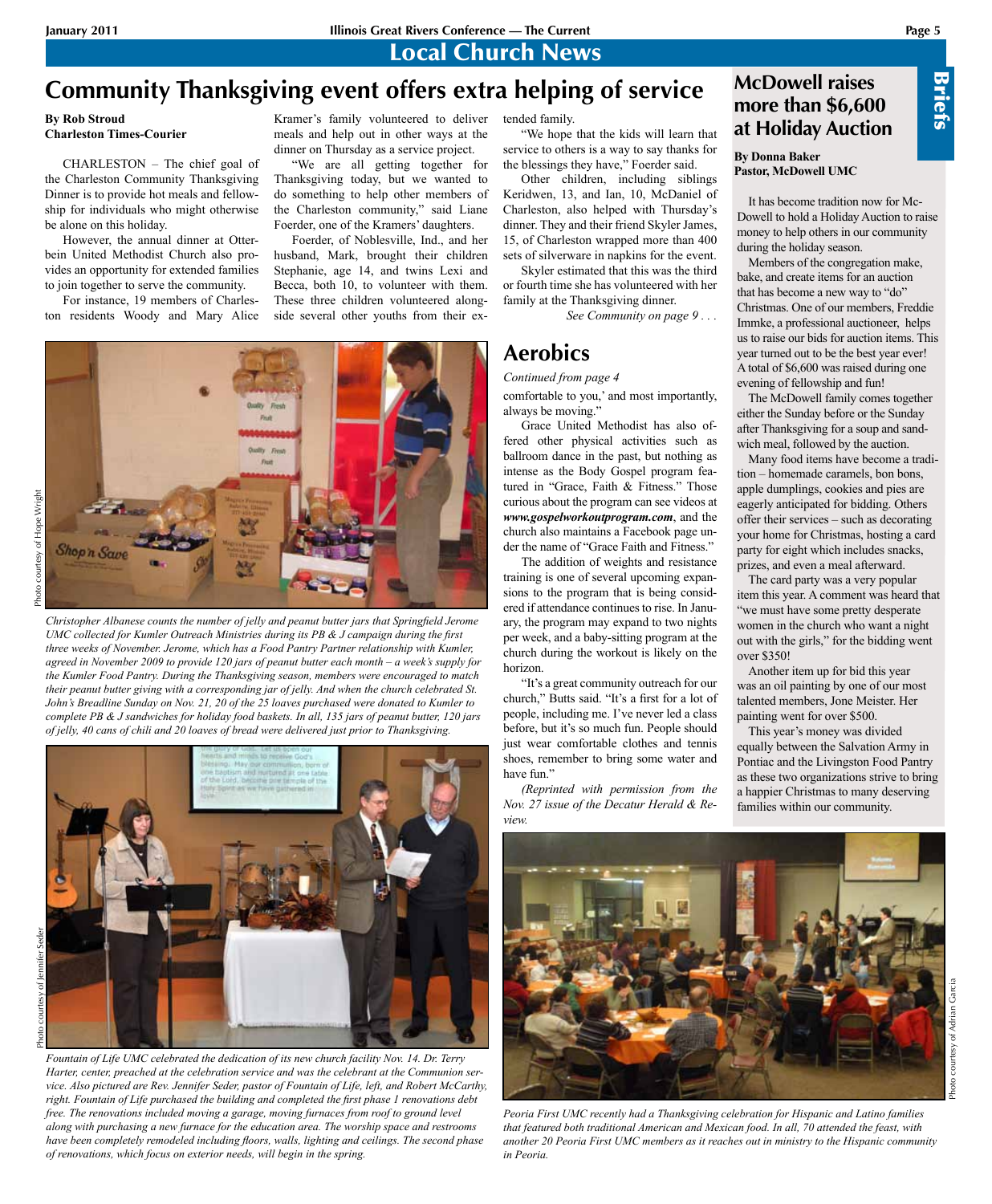Year in Review

# **IGRC opens hands, hearts and pocketbooks** *Despite economic uncertainties, United Methodists remain faithful to the mission of the church*



*Anna Zizi is pulled alive on Jan. 19 from the rubble of Haiti's earthquake, one week after the city was reduced to ruins in a matter of seconds.*

#### **By Paul Black**

Congregations and United Methodists in the Illinois Great Rivers Conference continued to extend ministry beyond the walls of the church building in 2010, despite economic pressures that could have invited many to turn inward and take care of themselves.

Despite such financial pressures, United Methodists in Illinois continued to open their hearts and their pocketbooks and in so doing, found ministry opportunities in abundance.

The conference finished the 2009 year paying apportionments at 90.17 percent – one of the nation's highest. In 2010, that trend continued upward with receipts rising 1.5 to 2 percent above 2009 levels. As of Nov. 30, apportionment receipts were 1.22 percent ahead of 2009 and was the highest 11-month performance since the merger of the two former conferences.

#### Earthquake in Haiti

The year got off to a shaky start when a Jan. 12 earthquake rocked the island nation of Haiti. For United Methodists, the earthquake hit close to home when Rev. Sam Dixon, leader of the United Methodist Committee on Relief, perished in the rubble of the Hotel Montana following the earthquake. Rev. Clinton Rabb, director of the Mission Volunteers program at the General Board of Global Ministries, also died from injuries sustained in the building collapse.

A mission volunteer, Clara "Jean" Arnwine, a member of Highland Park UMC in Dallas, Texas, also died.

The tragedy also had an Illinois connection. Rev. James Gulley, an UMCOR consultant, was also trapped in the hotel debris but was pulled from the crumbling concrete.

"I have no answer about why I was given the gift of life and Sam and Clint were not," said Gulley, who was ordained an elder in the former Southern Illinois Conference in 1962 and remained a clergy member of the conference until 1983. "I can't answer that any better than Job could answer why some people suffer more than others. All I can do is continue to try to use that gift in God's service in whatever way it is intended. I'm grateful to be alive, and I accept that gift."

IGRC congregations held bake sales, Zumbathons and took up special offerings to raise critical dollars for the relief efforts in Haiti. As of Nov. 30, IGRC congregations have remitted \$770,279 as its part of the larger denomination response to Haiti.

The IGRC has also been present in the disaster response. Within days of the earthquake, the Midwest Mission Distribution Center was mobilized, and working with UMCOR cooperatively, two shipments were shipped with layette kits, health kits and school kits, along with basic health supplies – soap, toothbrushes and toothpaste, infant diapers and wash cloths – for the earthquake victims

A six-month pilot program initiated by UMCOR proved successful and was renewed for a three-year period in October.

Working cooperatively with the Eglise Methodiste de Haiti (EMH), projects were identified and prioritized for the more than 80 Volunteer in Missions teams that traveled to Haiti in 2010 and the more than 150 teams that are the scheduled for 2011.

Three IGRC teams – from Living the Adventure Ministries in Waterloo; McKendree University and Champaign New Horizon UMC – have scheduled teams under the plan's pilot project.

Helping to staff the effort is Susan Meister, former IGRC director of communications, who serves as the U.S.-based calendaring coordinator

## Forming discipleship systems

IGRC United Methodists also were intentional in working toward developing discipleship systems.

While worship attendance has dropped by 2 percent each year for the past two years, there has been an increase in the number of professions of faith – a statistic that did not go unnoticed by Bishop Gregory V. Palmer.

"I am hunching that something is afoot and we need to be a part of it," he said during the Annual Conference Episcopal Address. "I want to throw myself in to the middle of it."

A six-week Bible study on the Book of Acts, which brought together scripture, the teachings of John Wesley and the denomination's Four Areas of Focus, was published online for use during the seasons between Easter and Pentecost. The work was a collaborative effort of several persons in the IGRC. And many churches took advantage of the study.

A Facebook group was established that enabled participants to interact and discuss questions from each of the six lessons.

At Annual Conference, a second discipleship initiative emerged from the Cabinet Address.

Cabinet co-chairs Randy Reese and Janice Griffith invited congregations and individuals to participate in First Thursdays – a day set aside each month for prayer and fasting.

A particular theme has been identified each month although individuals and churches are not bound by the suggestion and are encouraged to make it relevant for their ministry setting. Resources around the theme are posted online enabling churches to join in a common prayer and focus.

The New Streams team has also offered two Deeper Still events – one focused on Radical Hospitality and the other on Prayer and Fasting, providing additional support for these discipleship efforts.

Another event that almost flew under the radar were record attendance numbers reported by a number of churches on Easter Sunday.

A variety of reasons were given for the rise in attendance from creating a culture of invitation to providing a variety of worship experiences with a creative innovation thrown into the mix to address the emerging needs of new attendees.

## Forming spiritual leaders

For the first time in a number of years, the number of persons ordained exceeded the number of pastors retiring. In all, 17 elders and one deacon in full connection were ordained. One provisional elder and one provisional deacon were commissioned.

The trend mirrors a national turnaround in which the number of young elders, deacons and local pastors under the age of 35 increased. However, more than half of the active elders in the United States are between ages 55 and 72 and 45 percent are between 35 to 54.

Gene and Joanne Newberry of Godfrey UMC were awarded the Harry Denman Evangelism Award for laity and Rev. Randall Perry, pastor of Normal Calvary, won the clergy Denman Award.

The second of two lay witness mission team training events took place in April. The training was offered cooperatively with the General Board of Discipleship and provided laypersons some help and practical experience for sharing their witness and testimony regarding what Jesus has done and continues to do for them.

For the fourth year, Marked Leadership Camp, a four-year academy, aimed at raising up leadership among youth, regardless of their chosen future profession.

Focusing on four areas of instruction: leadership characteristics, spiritual disciplines, strengths training and working in a team, Marked builds on the previous year and continues a mentoring process for youth.

Kara Crawford and Seth Schutte represented both the IGRC and the North Central Jurisdiction at the Global Convocation and Legislative Assembly in Berlin, Germany in July.

The Global Convocation, a part of the Division on Ministries with Young People provides a time of worship, fellowship and evaluating legislation which may be forwarded to the 2012 General Conference.

Three students were awarded IGRC Leadership Scholarships – Joshua Benitone, Miranda Kennedy and Patrick Waldrop.

Two additional students were named

*See IGRC on page 7 . . .*



*Rev. Andy Adams baptizes a child at Quest UMC in Champaign.*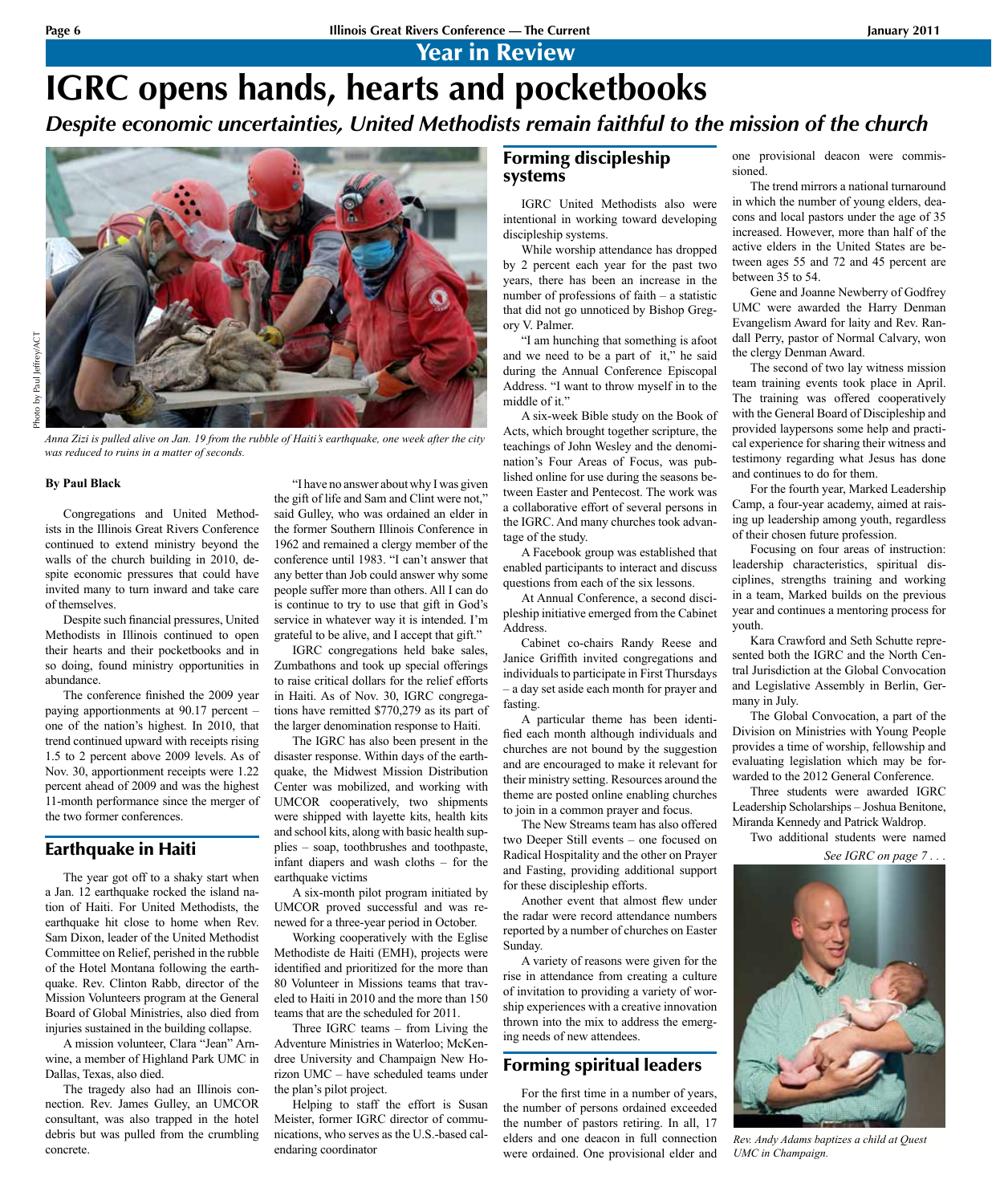## Year in Review



*Ordinand Michael Paulson is ordained by Bishop Gregory V. Palmer during the 2010 annual conference. ordinand Julie Smith (center front) is in the foreground.*

## **IGRC**

*Continued from page 6*

IGRC Scholars – Andrew Black and Natalie Martz.

Eight students were named Merit Scholars – Paige Devary, Hannah Ebersohl, Elizabeth Hohenshell, Martenia Jones, William McClure, Leanne Noland, Jordan Riddle and Nicole Ross.

## Developing new congregations and revitalizing existing ones

The Office of Congregational Development embarked on a new concept in 2010 aimed at assisting churches in their core processes.

The Fruitful Congregations Leadership Institute, based upon the best-selling book by Bishop Robert Schnase, began its initial offering with a workshop on Passionate Worship in Normal in September.

FCLI is designed to bring new life and fruitfulness to congregations. The process includes five workshops over a 2 ½ year period, each based on one of the practices of fruitful congregations.

In all, 24 lay-clergy teams from IGRC congregations began a 2 ½ year commitment to five different learning experiences. A second workshop will be held in the Spoon River District in March 2011.

## Mission and Outreach – Locally and Globally

In addition to our mission work in Haiti, IGRC congregations continued their partnership with the people and churches of Liberia.

In February, the Fellheimer Trust of Macomb Wesley UMC approved as \$20,000 grant toward the building of the John Kofi Asmah United Methodist School in West Point, near the capital city of Monrovia.

A team in October completed construction on another school, the I.J. Williams School in Unification Town, and a group conducted teacher training when they traveled to the West African nation in July.

The conference also began moving toward a relationship with Honduras as Alton Main Street UMC hosted a General Board of Global Ministries summit Oct 6.-9.

Congregations were also mobilized in disaster response when a tornado ripped across the northern end of the conference June 5.

Several disaster response trainings were held in the summer and fall months. A team of workers from East Alton First UMC acted as first responders in Cedar Rapids, Iowa, in the aftermath of flooding.

The Dwight UMC sustained damage as part of a 16 square block area near the church. Windows were blown out of the child care section of the church as well as other parts of the building. Parts of the church's roof were also torn off by the tornado.

Arson was suspected in an Aug. 1 fire that damaged the Midland UMC in Kincaid.

Damage was sustained throughout the building and sidelined the church's food pantry. Despite the fire, worship went on as scheduled at Kincaid High School

*See IGRC on page 12 . . .*



*Several churches, like the Arthur UMC, serve community meals as an outreach ministry.*

**Mary Treat,** widow of Rev. Joe W. Treat, Jan. 7.

**Dr. Lawrence Juhlin,** a member of the Conference Council on Finance and Administration and a former lay member to annual conference from Carbondale Grace UMC, Jan. 7.

**Marsha Schmidt,** widow of Rev. Richard Schmidt, Jan. 8.

**Orville Mueth,** a member of Caseyville UMC who served in various capacities of district and conference lay leadership, Jan. 11.

**Rev. Jack B. North,** retired pastor and former district superintendent and Assistant to the Bishop, Jan. 20.

**Linda Johnson,** former local pastor and former chaplain at Evenglow Lodge, Feb. 10.

**Norma Darling,** widow of Rev. C. Eugene Darling, Feb. 22.

**Rev. Kenneth "Doc" Bissey,** retired pastor, March 9.

**Marian Olsen,** widow of Rev. John Arnold Olsen, March 13.

**Rev. Robert "Bob" Treat,** retired pastor and former district superintendent, March 20.

**Donald Ray "Bubblegum" Wood,** husband of IGRC pastor, Rev. Nancy Wood, March 21.

**Helen Robertson,** widow of Rev. Oscar Robertson, April 5.

**Ferne L. Phillips,** widow to two United Methodist pastors: Edgar Blaine Purdy and Stephen B. Phillips, April 9.

**Leola Conant,** widow of Rev. Kenneth Conant, April 24.

**Sue Ellen Biggs Greene,** wife of IGRC pastor, Rev. Robert D. Greene, May 10.

**Rev. Sondra S. Newman**, retired pastor, May 15.

**Mary Lou Piper,** retired deaconess in the Kaskaskia River District, May 31.

**Helen J. Pitsch**, wife of retired pastor Robert L. Pitsch, June 1.

**Rev. Wesley I. Kersh,** retired pastor, June 4.

**Shirley Zivney,** wife of retired pastor Oliver Zivney, June 7.

**Evelyn June Miller,** widow of Rev. George M. Miller, June 8.

**E. L. Bosomworth**, lay member of the Kaskaskia River District, instrumental in starting the lay speaking program in the former Southern Illinois Conference and two-time delegate to General and Jurisdictional Conference, June 17.

**Roselyn Jensen,** whose father and mother donated the original parcel of land to the former Central Illinois Conference for Jensen Woods Camp, June 28.

**Emmalee F. Williams,** widow of Rev. Carl V. Williams, June 28.

**Anna Curtis,** widow of the Rev. John Curtis, Sr. and mother of retired pastor Rev. John Curtis, Jr., July 1.

L**ucy "Ellen" Hoffman,** wife of retired pastor Edward L. Hoffman, July 17.

**Passings Darline Henderson**, widow of Rev.<br>John Henderson, July 18. John Henderson, July 18.

**Wanda Corzine Robinson,** widow of Rev. Wendell Robinson, mother-in-law to retired pastor Rev. Earl Renshaw and mother to Rev. Sharon Potter, July 26.

**Rev. Howard B. Johnson,** retired pastor, who served as chaplain at Methodist Medical Center for more than 30 years, July 28.

**William E. Swyear,** retired pastor, Aug. 12.

**Virginia L. Wallace,** widow of Rev. Wesley J. Wallace, Aug. 21.

**Rev. Harold Holliday,** retired pastor, Aug. 26.

**Rev. Jesse James Seiber,** retired pastor, Sept. 1.

**Pauline Mick,** wife of retired pastor Richard Mick, Sept. 12.

**Rev. Lloyd H. Vinnedge, Jr.,** retired pastor, Sept. 12.

**Ted Phillips,** husband of retired pastor Rev. Lillian Phillips, Sept. 22.

**Justine Louise Tunstall,** widow of Rev. John Tunstall, who served 62 years of ministry in Missouri, Iowa, Kansas and the former Southern Illinois Conference, Sept. 24. The Tunstalls pastored East St. Louis Wesley-Bethel UMC from 1964 to 1973.

**Walter D. Krech**, retired pastor, Sept. 28.

**Janis L. Muir**, widow of Rev. John E. Muir, Oct. 3.

Patsy B. Conrad, wife of retired pastor Lawrence "Skip" Conrad, Oct. 17.

**Rev. David H. Allin,** retired pastor, Oct. 31.

**Rev. C. Wayne King,** retired pastor and father of IGRC pastor, Rev. Kathy King-Nobles, Nov. 4.

**Phillip R. Carriker,** husband of retired pastor Esther F. Carriker, Nov. 10.

**Imogene Smith,** widow of Rev. Hugh Smith, died Nov. 15.

**Gloria Blacklock,** former Southern Illinois Conference United Methodist Women president, former General Conference Delegate, and former president of the Women's Division of the Board of Global Ministries, Nov. 20.

**Rev. Phillip R. Snider,** retired pastor, Dec. 4.

**Rev. Diane Bigley**, pastor of Montgomery County Good Shepherd's Parish and wife of Rev. David Bigley, pastor of Brownstown-Emmanuel, Dec. 8.

**Marie Lyell**, widow of Rev. Leroy Willis Lyell, Dec. 8.

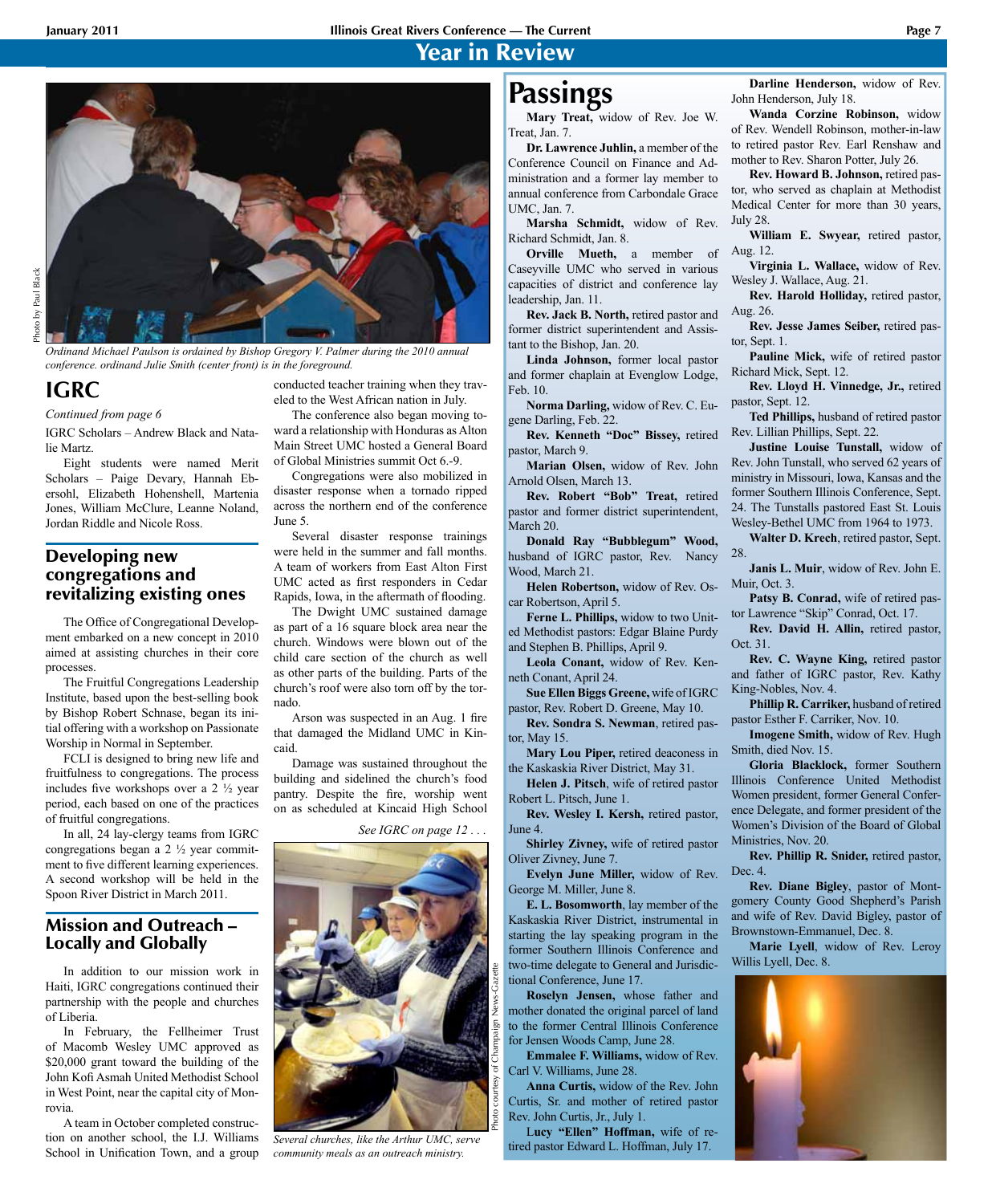## Conference Ministries

# **Sriefs**

## **Course of Study Extension School dates announced**

Dates and courses for the 2010-2011 Course of Study Extension School have been announced.

The Extension Course of Study is basically for part-time pastors and exists to provide quality theological training and equipping for ministry. It is administered by the Board of Ordained Ministry of the Illinois Great Rivers Conference.

For more information, visit the Course of Study website at: [www.](http://www.igrcos.blogspot.com) [igrcos.blogspot.com](http://www.igrcos.blogspot.com) or contact the Dean, Rev. Dr. E. Michael Jones at *[mjones@igrc.org](mailto:mjones@igrc.org)*

Registration for the February and March classes is open through Jan. 5 at: *[www.igrc.org/COSFeb2011](http://www.igrc.org/COSFeb2011)*. Registration for the April classes is open through March 1 at *[www.igrc.org/CO-](http://www.igrc.org/COSApril2011)[SApril2011](http://www.igrc.org/COSApril2011)*.

## **Christian Education Sunday grant applications sought**

The application deadline for the next round of grants from the Christian Education Sunday offering is Jan. 2.

Grant funding is available for new or expanding Christian education ministries for any age group. Ministries that will enhance the ministry of other district or conference churches (such as through partnerships or training opportunities) are encouraged. Course of Study<br>
Extension School<br>
dates announced<br>
Dates and courses for the<br>
Dates and courses of study Extension<br>
2010-2011 course of Study Extension<br>
The Extension Course of Study Extension<br>
The Extension Course of Stu

For complete grant criteria and an application form, please visit *[www.](http://www.igrc.org/cef) igrc.org/cef* (the link is toward the bottom of the page under "Grants") or contact Christy Blickensderfer at 217- 529-2473.

## **Hambrick, England headline senior high youth weekend**

Nationally-known speaker Chad Hambrick will be the keynote speaker and Scott England will lead worship at Senior High YAR Feb. 25-27 at Lake Williamson Retreat Center in Carlinville.

The 2011 theme is Crash: *What Happens When Heaven and Earth Collide?* and will feature a variety of small group workshops aimed at providing points of connection.

Registration is \$100 and includes lodging, meals, worship, workshops and recreation.

Download registration packets and posters at http://youth.igrcamp.org.

## and Bible studies will be archived on the **New Streams to post Bible studies online, offers redesigned e-newsletter**

Church leaders will have a new tool to help people deepen their understanding of a variety of spiritual disciplines beginning in January. Best of all, there is no book or DVD to purchase – these new resources will be available as a free download from the conference website.

The New Streams Team will be posting a series of short Bible studies, each focusing on one specific spiritual practice. Disciplines covered will include both acts of piety, such as prayer, fasting, and searching the scriptures, and acts of mercy, such as feeding the hungry, welcoming the stranger, and visiting the sick and imprisoned. The studies will include a Bible passage, reflection/discussion questions, and a prayer suggestion, and would be very appropriate for use during opening devotions at the beginning of a committee meeting.

Those who have subscribed to the New Streams e-news list will begin receiving one of these Bible studies each month in the newly redesigned New Streams enewsletter. In addition to the Bible study, each monthly e-newsletter will include a tip on how your church can engage more fully in one specific spiritual practice, as well as helpful links to additional online resources or upcoming events. The tips

## **ELCA seeking mutual ministry partners**

The Central/Southern Illinois Synod of the Evangelical Lutheran Church in America is seeking mutual ministry partnerships with IGRC congregations.

One of the upcoming opportunities is formation of a cluster of 12 to 15 congregations to participate in a congregation revitalization process called Partnership for Missional Church (PMC).

*"*PMC has been used successfully in a number of places and is a structured process that leads congregations on a journey of spiritual discernment where they discover how God is moving in their community and their role in God's mission," explained Terry Moore, director for evan-

gelical mission and assistant to the bishop. "It initiates a process of spiritual and cultural change within the life of congregations<sup>?</sup>

New Streams section of the conference

If you do not already receive the New Streams e-newsletter, you may subscribe by going to *[www.igrc.org/news](http://www.igrc.org/news)* and clicking on "Sign up for our e-newsletters." This will also offer you the opportunity to select other e-newsletters you may be interested in receiving. If you run into difficulty subscribing, you are welcome to email Beth Fender, *[bfender@igrc.org](mailto:bfender@igrc.org)*, from the e-mail address you would like added. Be sure to mention that you would like to be added to the New Streams e-news list. For several years, the New Streams Team has supported local church leaders in the Illinois Great Rivers Conference and beyond as they seek to teach the practice of spiritual disciplines, or what John Wes-

website for easy reference.

ley called "the means of grace."

for leadership training, and more.

*Opening Ourselves to Grace* (the New Streams DVD) provides an introduction to these basic Christian practices, along with a number of stories and visual images to illustrate each one. Churches are using this resource in a variety of ways: with new member and confirmation classes, for sermon illustrations, as an all-church study,

At the conclusion of PMC, each congregation will have a clear understanding of its unique missional vocation, a plan to carry it out and the spiritual practices to help them adapt to changes in the future.

For more information, contact Moore at 217-753-7915 or by emailing *[Terry.](mailto:Terry.Moore@csis-elca.org) [Moore@csis-elca.org](mailto:Terry.Moore@csis-elca.org).*

The ELCA and The United Methodist Church entered into a full communion agreement in 2009 that enables such partnerships to move forward.

## **FUMMWA Handbell Festival March 26**

The 23rd Annual Handbell Festival, sponsored by the IGRC Chapter of the Fellowship of United Methodists in Music and Worship Arts (UMMWA), will be held

on Saturday, March 26, from 9 a.m. to 6 p.m. at the Northfield Inn Suites and Conference Center in Springfield.

Registration cost is \$35 per person if a member of the Fellowship, \$40 for nonmembers. Registrations will be accepted through Feb. 26. Late registrations after Feb. 26 are non-refundable and will be \$45 for a Fellowship member, \$50 for non-members. Substitutions with same bell assignment can be made by notifying Marilyn Hirschman at *[mjhir@aol.com](mailto:mjhir@aol.com)*, by mailing her at: P. O. Box 138, Farmer City, IL 61842-0138 or by calling 309- 928-2067. Fees include a morning snack and lunch. Registrations are limited to the first 225 registrants.

Bob Bidewell, Director of Music and Organist of St. Paul UMC in Little Rock, Ark., will be the festival clinician. Bidewell has served as a church musician for more than 30 years for various congregations in Arkansas. A life-long Methodist, Bidewell has a Master of Music Education degree from Arkansas State University in Jonesboro. He is the state chair of the Arkansas Chapter of the American Guild of English Handbell Ringers, a member of the FUMMWA and the American Guild of Organists.

The purpose of the Fellowship is to be a sharing and enabling fellowship that affirms the sacramental life, embracing preaching, music, drama, dance, architecture, and all the visual arts appropriate for the inclusive life of the Church.

A registration form can be downloaded by visiting the Conference Calendar and clicking on the FUMMWA Handbell Festival link on March 26.FUMMWA Handbell Festival March 26

# **Radical hospitality to be focus of second FCLI gathering**

A new Fruitful Congregations Leadership Institute (FCLI) will begin on March 19-20 at Galesburg Emmanuel UMC. The FCLI is being offered by the Office of Congregational Development and hosted by the Spoon River District.

The March 19-20 workshop is *Radical Hospitality: How to Reach More People* and will be led by Mike Crawford, IGRC Coordinator of Congregational Development.

More information and a registration form is available for download at *[www.](http://www.igrc.org/FCLI) [igrc.org/FCLI.](http://www.igrc.org/FCLI)*

The cost for a church team to attend the workshop (and cluster coaching) is \$250. There is an early registration discount of \$100, if the church covenant is completed and full payment is made by Feb. 2. The registration cost is for a team of four to six people and includes snacks and Saturday lunch. Additional meals and lodging, if needed, are not included.

If you are interested in learning more about the FCLI process, contact Mike Crawford, Coordinator of Congregational Development, *[mcrawford@igrc.org](mailto:mcrawford@igrc.org)*.

The 2 ½ year process FCLI process is designed to bring new life and fruitfulness to congregations. The process includes five workshops, each based on one of the practices of fruitful congregations (*Five Practices of Fruitful Congregations*, by Bishop Robert Schnase). To participate,

a congregation must send a team to each event that includes the pastor and three to five laity. In between workshops, cluster coaching will be provided to encourage churches to move forward in their implementation plans.

Twenty-four churches are participating in the first FCLI hosted by the Vermilion River District and are gaining new momentum in ministry. A couple comments include, "Fruitful Congregations has helped us so very much" and "Fruitful Congregations rocks!!" Other churches have indicated that the timing of the workshops has been such that it helped answer the very questions they were asking.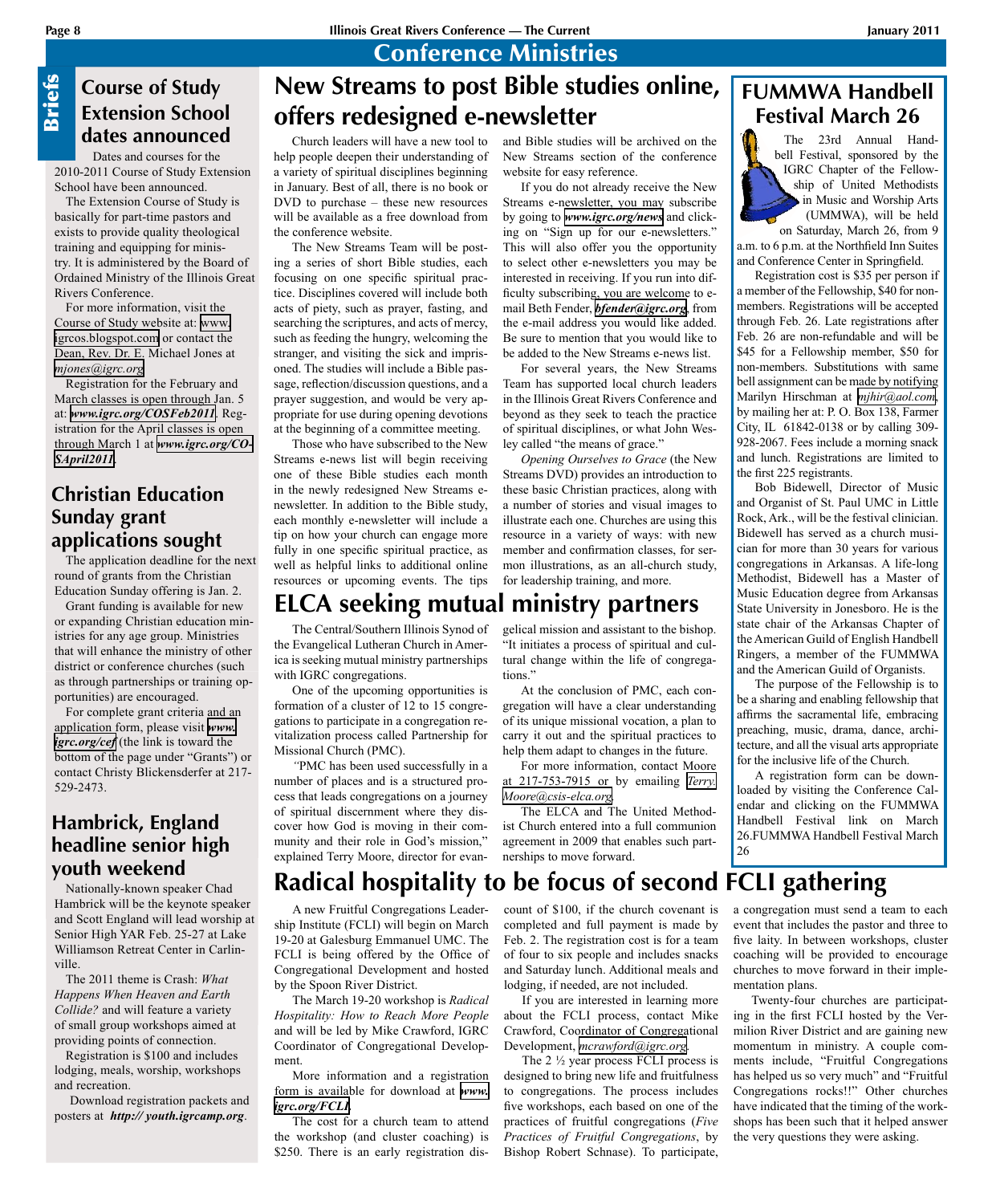Conference Ministries

## **How local congregations can support those in the military**

*Editor's note: With the announcement of the retirement of military phone cards, several IGRC congregations are wanting to continue a supportive ministry to the uniformed personnel. Rev. Phillips offers some suggestions in the following column.*



*Robert Phillips*

#### **By Robert Phillips Pastor, Peoria First UMC U.S. Navy Chaplain (ret.)**

United Methodists have a rich tradition of honest principled differences regarding issues of war and peace in our nation. What is gratifying is the unity in

providing spiritual support for those who serve in the military and their families. Only one major military installation is located within the boundaries of our conference, but occasions to minister to those who serve are not diminished.

In our congregations are the children and grandchildren of those on active duty or married to those who serve. In addition, thousands of United Methodists serve in the Reserves and the National Guard, which now often includes activation for extended duty overseas. Beyond our congregations, our local communities include numerous reserve units that face deployments and stresses but lack the support available to those who live on or near military bases.

How can our churches minister effectively and faithfully to those who serve, to their families, and to the United Methodist chaplains who are our presence in Christ to these young men and women? Every church in our conference, regardless of size, can make a difference. Here are some possibilities.

**First, identify the local need and opportunity**. Develop a list of those related to the church who are in the service, including members of the extended family. You may expand the list to include any local reserve units and friends of church members who serve. Develop a prayer list and keep the names before the congregation for intercession on a regular basis.

**Second, be sure those connected to the military remain on the mailing list and receive all the newsletters that local members receive.** Never, ever remove a service member from the rolls while they are on active duty, except at their request. An annual brief note of support and affirmation from the pastor or the lay leader can mean a lot to personalize the contact. Encouraging (but not bullyragging) the service member to find a spiritual home in their current location is fine to do, while affirming that those in their home church keep them in prayer.

**Third, ask what they need and respond.** The family of the active member can ask the specific question and bring the replies back to the church. While the general church phone card program has ended due to improved means of communication, other needs remain. Alton Main Street and Peoria First have sent toys for Marines to distribute to children in Fallujah, DVDs for Sailors on a cruiser in the Far East, sweaters and clothes to Air Force personnel in Afghanistan, and emptied Peoria of jellybeans when a chaplain at Guantanamo said the troops really missed jellybeans.

**Fourth, consider a special offering to the United Methodist Endorsing Agency (UMEA),** which provides care and support for our chaplains and their families. This includes retreats for those who have been in combat, continuing education, and immediate pastoral assistance in times of crisis.

**Fifth, consider 'adopting' a United Methodist chaplain.** This includes a commitment to prayer for the chaplain's ministry and family, and contact to see what particular needs the people in that chaplain's unit have that the church might assist in meeting. This can include chaplains within the annual conference but the UMEA can provide points of contact for active duty chaplains of all branches and conferences whose ministries can be affirmed and supported by a church adoption.

**Finally, don't lose interest.** Polls indicate the nation gives Afghanistan and Iraq a back seat in interest to the economy. While understandable, our Christian witness cannot allow culture to shrug off the 150,000 Americans serving, as you read this article, in those two locations, plus their families and the other million service members serving around the nation and the world. When a young soldier or Marine is riding on a convoy through a dangerous land, knowledge that their risk of life truly matters to the church, irrespective of politics, can be deeply reassuring.

## **Confirmation retreats slated at three campsites**

Four confirmation retreats are being offered at three campsites throughout the Illinois Great Rivers Conference.

Retreats are designed to complement, not replace, the confirmation classes at the local church. Register early for your first choice of camp. Materials from both *Claim the Name* (East Bay and Living Springs) and *Credo* (the new confirmation material from Cokesbury will be used at Little Grassy) will give an opportunity for students to grow as they learn.

For more information, visit: *[http://](http://youth.igrcamp.org) [youth.igrcamp.org](http://youth.igrcamp.org)*

## **Covenant Keepers 2011**

Online registration is underway for Covenant Keepers 2011, to be held Feb. 28-March 1 at the Pere Marquette Hotel in Peoria.

Keynote speaker for the event is Bishop Scott Jones of the Kansas Area with Grant Norsworthy serving as worship leader.

For more information, visit: *[www.](http://www.igrc.org/CK2011) [igrc.org/CK2011](http://www.igrc.org/CK2011).*

## **10 in 2010 events slated**

Modeled after the Forged in the Fire events, the IGRC Evangelism Committee will host 10 in 2010 mini-evangelism events throughout the IGRC.

Several events still remain:

Jan. 23: Champaign New Horizon UMC (Iroquois River District). Rev. Sylvester Weatherall will be preaching.

Feb. 13: Normal Calvary UMC (Vermilion River District). Rev. Dr. Kent Millard preaching.

The Embarras River District will be holding their event with District Superintendent Randy Reese preaching. Additional details on the January and February events will be announced as they are confirmed.

To keep up with the latest information, visit: *[www.igrc.org/evangelism](http://www.igrc.org/evangelism)* and select 10 in 2010 events.

## **Five-Day Academy for Spiritual Formation**

The Upper Room and the Illinois Great Rivers Conference will host a Five-Day Academy for Spiritual Formation May 1-6, 2011 at a retreat center in Magnolia, IL (near Henry). Online registration is now available by visiting: *[www.igrc.org/fiveday2011](http://www.igrc.org/fiveday2011)*.

Scholarships may be available. For information on financial assistance, contact Rev. Stan Haxton, 217-454- 5543 or email at *[shaxton@igrc.org](mailto:shaxton@igrc.org)*.

#### now, but one fact has endured: The people Why would such a successful program **Technology replaces phone cards for military**

This year, it will end.

**By Aaron Cross\*** 

**NASHVILLE --** The world back in 2003 was quite different from the world today. No Facebook or Twitter. No one had yet heard of Lady Gaga or "The Situation." People used phones exclusively for placing calls.

Plenty of things were not as they are

## **Community**

#### *Continued from page 5*

"We did this one year and we just kept coming back because it is so much fun," Skyler said. She added that her family enjoys serving others and seeing the smiles on the faces of those who dine at the church.

Keridwen and Ian said they have helped with other dinners at their church, Otterbein, before, but this was their first Thanksgiving dinner there. Keridwen said they helped set up tables Wednesday night and were looking forward to helping with the dinner.

"I like helping because you know you are making someone else happy, not just you," Ian said.

The Thanksgiving dinner has entered its 13th year after first being organized by Charleston residents Harold Hackett and Larry McGrath. They, along with their families, have volunteered at the dinner since year one.

of The United Methodist Church have always reached out to those who are in need. Thus, on Veteran's Day 2003, the longrunning Phone Cards for Military program began as the result of an initiative that began in the Illinois Great Rivers Conference.

McGrath said the dinner had taken orders for more than 150 meal deliveries by 11 a.m. Thursday and would probably serve even more meals than that in the church's fellowship hall.

A long assembly line of volunteers served up meals of turkey, noodles, stuffing, sweet potatoes, corn, green beans, rolls and pumpkin pie into take-out containers for delivery and onto plates for those dining in the fellowship hall.

Mattoon resident Thelma Hill, whose family lives out of state, said she has been a regular diner at the Thanksgiving event ever since it began. Hill said she typically works, at Wal-Mart, on Thanksgiving, so the dinner provides her with a quick meal

cease to exist? According to Tenzel, the number of

chaplains deployed has decreased, and the use of Internet-based communications such as Skype makes the need not as prevalent.

*\*Cross is a freelance writer in Nash-*

*ville, Tenn.* 

and food that is simply "the best."

Hill was joined in the fellowship hall by Windsor residents Willa Campbell and Stephen Williams, both of Windsor, and many other diners. They said the dinner is a good fit for them because they do not have family in the area.

Campbell said she has also volunteered at the dinner in past years. She recalled one occasion when a driver volunteer making a delivery offered a meal to a truck driver who was far from home, a kind gesture that brought tears to the eyes of the grateful trucker.

"It's good to reach out to people," Campbell said.

*(Reprinted with permission from the Nov. 26 issue of the Charleston Times-Courier).*

Briefs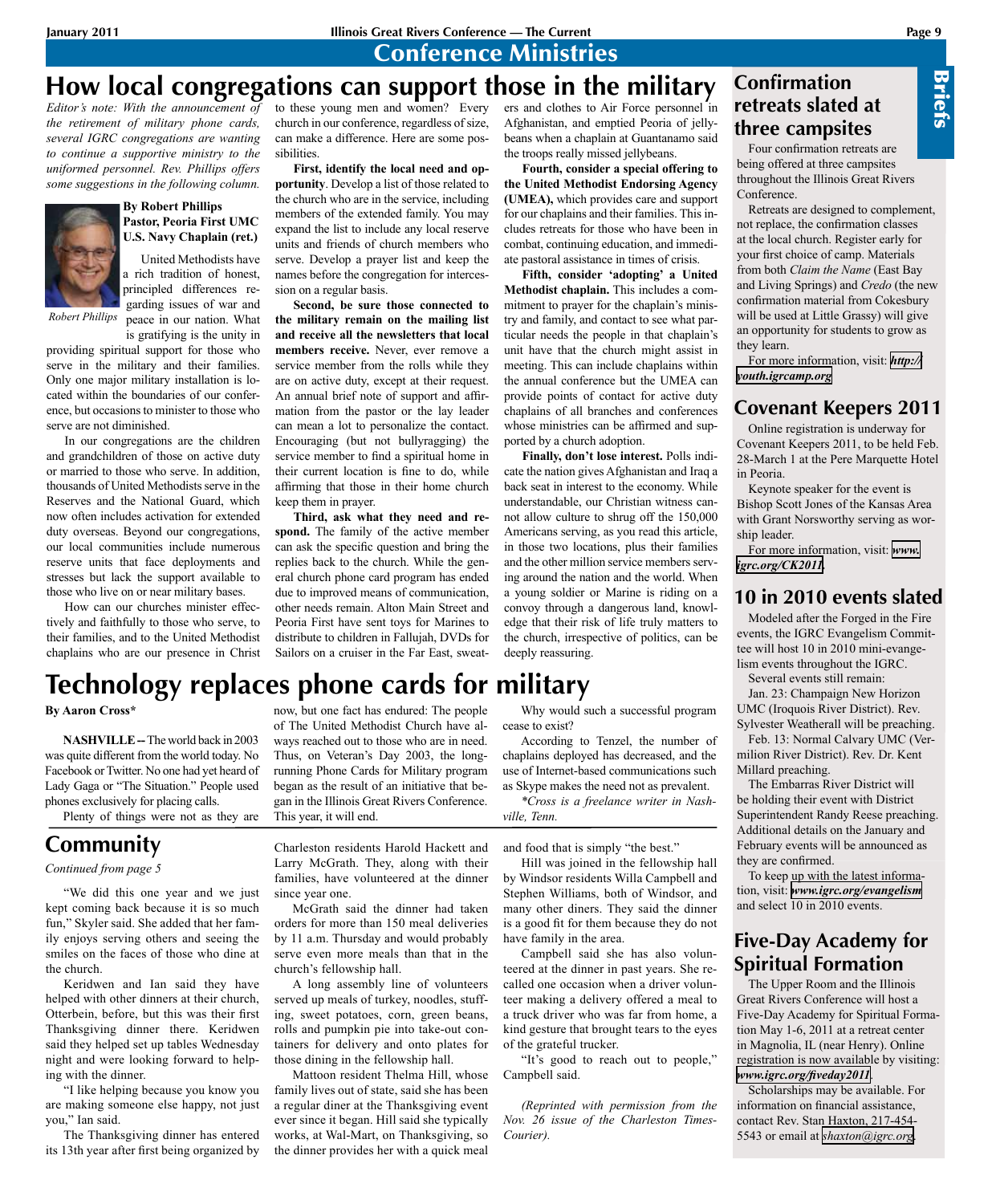Imagine No Malaria

# **Imagine No Malaria campaign in IGRC begins** *Three-year campaign aims to raise between \$2.1 and \$3.5 million to eradicate malaria*

#### **By Paul Black**

The Illinois Great Rivers Conference has begun its campaign to raise between \$2.1 and \$3.5 million over the next three years as part of the denomination's Imagine No Malaria campaign.

The campaign was to have launched in the Spoon River District with a Celebration to Save Lives on Sunday, Dec. 12 at Monmouth UMC. District events will be scheduled in the near future and the IGRC Communications Team, working in cooperation with Imagine No Malaria, have developed a number of resources to keep you informed.

#### ■ Facebook groups established

Facebook users will want to consider joining two groups: Imagine No Malaria and IGRC Imagine No Malaria. The INM page has general information and keeps one up to date on the progress of the campaign at the denominational level.

The IGRC Imagine No Malaria page

laria and will include a calendar of events, resources churches can use in their local campaigns and news and information about the IGRC efforts.

#### $\blacksquare$  **INM Page on conference website**

For non-Facebook users, many of the resources will also be co-located on the Imagine No Malaria page on the conference website.

#### The address for the page will be: *www. igrc.org/imaginenomalaria.*

A banner link will also be located on the home page that will take one to the IGRC Imagine No Malaria page.

#### ■ Subscribe to e-newsletter

Beginning Jan. 10, an e-newsletter will be produced every other Monday for the IGRC campaign. The e-newsletter will automatically be sent to pastors' IGRC email accounts. Pastors can easily forward or share the e-newsletter with their own mailing lists.

Other persons that wish to subscribe

will be a one-stop shop for all things ma- may do so by visiting the IGRC website, *www.igrc.org*, clicking on Communications from the top banner and then selecting "Sign up for our e-newsletters." Make sure Imagine No Malaria is selected.

If you already receive one of the conference's e-newsletters, you will receive a response that "You are already subscribed." An email will be generated, asking you to update your profile, which enables one to check and uncheck those publications to which they are subscribed. Make sure that Imagine No Malaria is selected and when done, Submit your selections.

#### $\blacksquare$  Resources and videos

A variety of resources, videos and artwork that can assist you in your church's campaign may be found at *www.imaginenomalaria.org*

#### ■ **Host a house party**

The Imagine No Malaria campaign is asking United Methodists to support a lifesaving cause by hosting a malaria house party in advance of World Malaria Day, April 25, 2011. Imagine the possibilities. Get creative! Call it a FUNraiser! Throw an ugly sweater party. Have

a Christmas get-to-



gether or how about a Super Bowl bash? It's a charitable approach to entertaining. "Just imagine, the fight against malaria can start in your own living room," said campaign spokesperson Bishop Thomas Bickerton. °Ending malaria-related deaths requires a commitment of United Methodists around the globe."

The campaign offers an online party planning kit that includes everything needed to have a successful FUNraiser - invitations, party tips, printable materials, checklists, even a video!

Guests can even make their donations online.

To learn more about hosting a party, visit *www.imaginenomalaria.org/houseparty.*

# **Malaria threat pervades everyday life in Sierra Leone**

**By Kay Panovec\*** 

BO, Sierra Leone (UMNS) – Your joints ache. You have a fever, yet your body feels cold. You are sick to your stomach, and experience vomiting and diarrhea. You are so weak you cannot stand, let alone walk. The room spins, making you more nauseous. As lethargic as you may be, you know you are one of the lucky ones.

No one knows this better than Martha Mbriwa, 25, of Bo.

The day started like any other, except she awoke with a terrible headache. The family needed food, however, so she went to the market, where she became disoriented and collapsed. When she awoke, her speech was unintelligible; shoppers in the crowded marketplace thought Mbriwa was insane, so they carried her to a community-based health center. Because of the severity of her illness, known as cerebral malaria, Mbriwa was transferred to Mercy Hospital in Bo.

Cerebral malaria is the most lifethreatening form of the disease. Parasitefilled blood blocks small blood vessels that supply the brain with oxygen and other nutrients. This blockage results in swelling of the brain or permanent damage. If left untreated, death will occur in one to three days.

While Mbriwa was in the hospital, her family received a bed net as part of a major health care campaign and net distribution sponsored by The United Methodist Church's Imagine No Malaria campaign , The United Nations Foundation, the Ministry of Health in Sierra Leone and other

international agencies.

The United Methodist Church has joined with the government of this West African country and other international organizations to provide more than 3 million insecticide-treated bed nets to the people of Sierra Leone, where malaria is a leading cause of death.

Treated with life-saving medication and intravenous fluids, Mbriwa is expected to make a full recovery.

#### ■ Children are most vulnerable

On a humid day in Sierra Leone, it is easily 100 degrees in the shade. The air is stifling hot. People are covered in sweat. Air-conditioning is not available, and clean drinking water is scarce.

Inside a dimly lit room at The United Methodist Church's Kissy Hospital, John Arara desperately waves a piece of paper in front of his 16-month-old son, Henry Peter. As is the case with many children in sub-Saharan Africa, the baby is malnourished and anemic, which makes treatment even more difficult.

Just a few days earlier, Henry was a typically curious baby. When he became listless, fevered and unable to eat or drink, his parents knew the baby was in trouble. His father carried him through the city, in the heat of the day, to receive treatment. The baby was quickly admitted.

Dr. Merilyn Palmer is in charge of his care. "His condition is not good," she said. "We are hoping that medication will be enough and a blood transfusion will not be necessary. Now, we watch and we wait."

Palmer said a number of contributing factors make malaria difficult to treat.



*Martha Mbriwa, 25, lies ill with cerebral malaria at the United Methodist Church's Mercy Hospital in Kulando, Sierra Leone. Just outside the hospital room the Imagine No Malaria campaign was distributing free mosquito nets.*

Since mild malaria symptoms are common, many parents try to treat the children at home. When the child's symptoms become more pronounced, it may be too late to benefit from medical intervention. Africa loses a child under age 5 every 45 seconds to malaria.

Most Sierra Leoneans cannot afford transportation so they must walk to a community-based health clinic or hospital.

In the bed across from Henry is a 5-year-old boy who was treated for malaria just three weeks earlier. His mother sits in a chair beside his bed, watching and waiting.

"He is a complicated case," Palmer said. "He recovered the first time, but (the disease) has returned. But his immune system is compromised. He just isn't responding as we had hoped."  $\blacksquare$  Entire family suffers

Musukula Lukulay, 30, has never experienced malaria first hand, but she is familiar with watching and waiting. Her husband and children have had been stricken several times.

In Sierra Leone, everyone has responsibilities just to maintain daily living. Lukulay's husband is a motorbike driver. Although not a high-paying job, the family is grateful for the income he provides. But when Lukulay's husband recently developed malaria, he was unable to work, which meant no money. No money, no food.

*\* Panovec is the executive director of new media at United Methodist Communications.*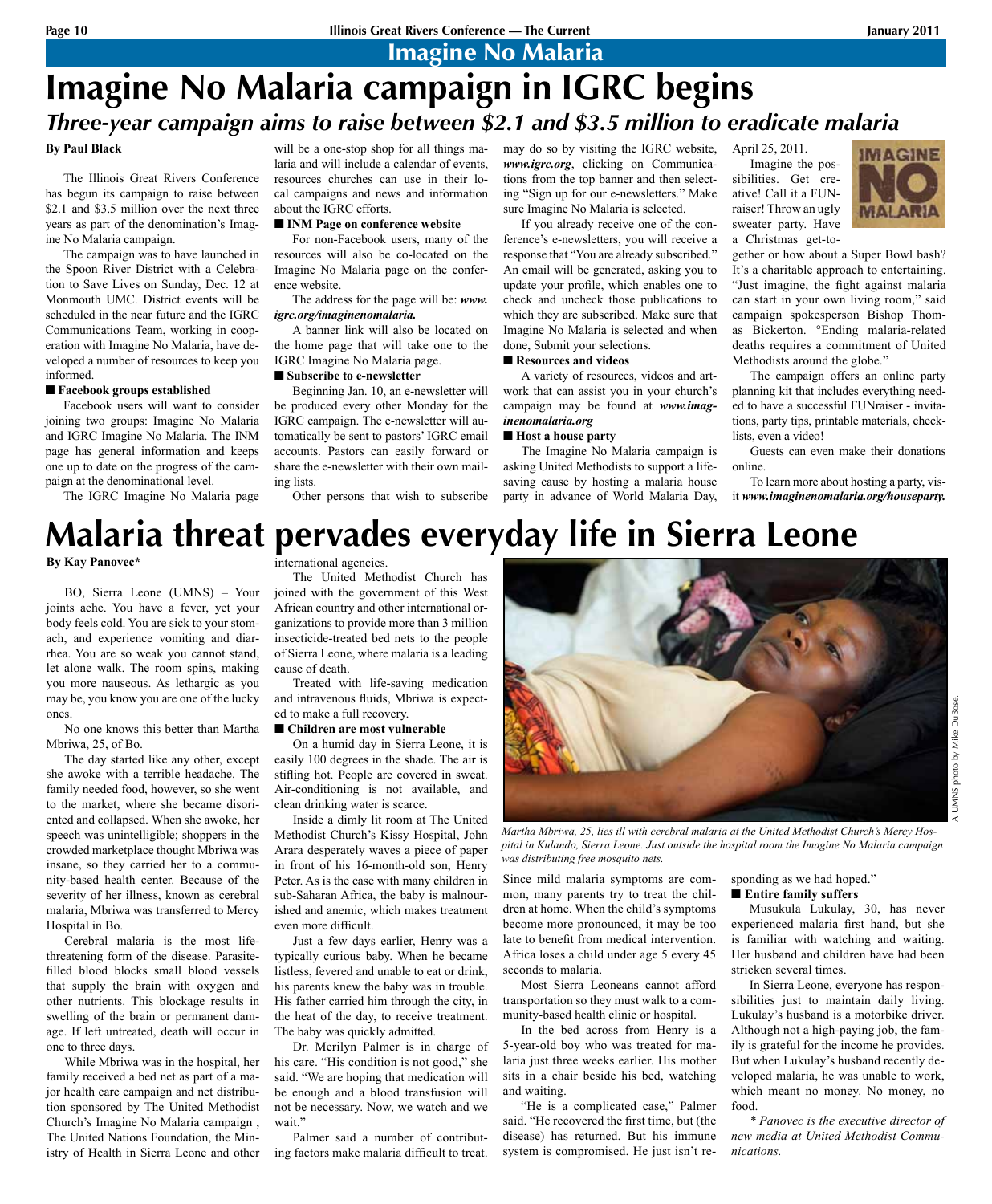because I didn't have a

I am pretty careful, especially when it comes to big things in life, but I thought my U.S. passport WAS my visa. I had a copy of a letter of invitation

visa.

from the United Methodist Bishop of Sierra Leone and my itinerary, but this was not enough. It was not until I said, "Fine, don't let me on this plane, my wife will be delighted that I don't have to go to Africa today", that the Delta Airline supervisor laughed and relaxed enough to say that I was only going to be in Ghana for less than 24 hours, en route to Sierra Leone so she

Several checkpoints later, a lot of talking by the leaders of our expedition, sitting in a room shame faced with three Sierra Leone officials and \$150 fee finally got my passport stamped with a temporary visa to

I was pretty well anticipating in my mind the images that I would see in Africa: The masses walking on the street, the street vendors with piles of goods from clothes, shoes, baskets of vegetables and fruit, and rural areas with huts, etc.

Nothing could have prepared me for our welcoming into the village we re-

When we arrived at our first village the brownish-red dirt road was lined with people. Men, women, and children were waiting for us, and as we piled out of our vehicles we began walking up the road

I was, as were the rest of our group, surrounded by the throng. I have never experienced being in a throng before. Children mostly surrounded me, smiling and laughing and talking. Overcome with warmth of emotion I pumped my two fists in the air and shouted, only being heard by the children closest to me, "This is BIG!" The few that could hear me above

allow me into their country.

ceived in Bo, Sierra Leone.

and the singing and drums began.

Imagine No Malaria

# **Reflections on malaria in Sierra Leone**

*Editor's note: Sangamon River District Lay Leader Pete Paulson along with Spoon River District Superintendent Janice Griffith were among the Imagine No Malaria delegation that distributed more than 300,000 bed nets in Sierra Leone. Below are Paulson's reflections on the trip*

#### **By Pete Paulson Sangamon River District Lay Leader**

**Sierra Leone** All alone By the sea Hardly free

Hands upraised People phased Masses walk Hardly talk

Baskets hold Goods are sold Those who give Hardly live

Men have used Women abused Children run Hardly fun

A place on earth Tremendous dearth Justice lean Hardly seen

People fear Shed no tear Help around Hardly found In God's belief Constant relief In life turmoil Toward heaven toil.

Peter Lowell Paulson December 7, 2010

They almost didn't let me board the plane in the St. Louis International airport

## **Sierra Leone**

#### *Continued from page 2*

of the Spirit flow through me. One of the tribal leaders leaned over and whispered that she was saying a traditional blessing over me and those whom I represented.

I heard the impromptu serenade of the group of women during our walk through another village – a musical expression of praise and thanksgiving for the gift of life and hope brought by the nets now hanging in their homes.

I saw the pride on the faces of the tribal representatives who had been recruited and trained as volunteers to work on this net distribution. Their role would include visiting from house-to-house to assist with hanging the nets, instructing the residents in

their proper use, and returning every quarter for one year to verify that the nets are being used and share other health-related information.

I heard the story of Henrietta – a native of Sierra Leone who was instrumental in the recruitment and training process. She had taken on the job somewhat reluctantly unsure of her ability, but over the months she had been transformed into a capable and confident leader with a passion to continue the work of improving the quality of life in her country.

I saw the graph and corresponding chart on the wall which recorded the number of deaths in the village served by this UMC Health Clinic. The number of deaths caused by malaria ranked highest in many months of the year.

I heard the passion for the Imagine No Malaria initiative in the voice of the doctor who has been instrumental in the improvement of public health in his country for several decades.

I saw Christians and Muslims working in unity for the sake of saving lives.

I heard the testimony of the representative of UNICEF who affirmed the effectiveness of the partnership of the various health agencies in this initiative.

I saw photos of the mosquito net distribution on the laptop of the person sitting next to me on the plane. She explained that she was not associated with Imagine No Malaria nor the United Methodist Church, but was there visiting other projects being funded by a private endowment based in Europe. She had happened onto the net

distribution in one of the villages and had learned the story of what was happening from the villagers.

In the words of this stranger from Europe, I heard confirmation of the presence of the Risen Christ and knew that the efforts of the volunteers and INM staff were bearing fruit. In the faces so many of the people I met, I saw reflected the face of Christ. The people of Sierra Leone are not only being transformed, but they are becoming agents of transformation for the cause of saving lives.

May we trust that this same transformative power of the Holy Spirit will work among us as we engage the Imagine No Malaria initiative and partner with our brothers and sisters in Africa in this world-changing ministry.

A UMNS photo by Mike DuBose.

*Dr. Pete Paulson greets schoolchildren in Gbo Chiefdom outside Bo, Sierra Leone, as part of a delegation from the Imagine No Malaria campaign.*

the song smiled, and pumped their fists in the air and shouted back to me, "Yes, this is BIG!"

We were led and seated at a long table as "dignitaries" facing the seated villagers. After being introduced to them, we were introduced to their leaders. When the formalities were ended we toured their medical building. Inside the walls were lined with educational posters concerning AIDS, eye conditions, malaria, etc.

One man proudly took me into the supply room (which held only a few boxes of empty syringes), but he was especially proud of a white enameled freezersized, temperature-controlled storage unit for medicine. A generator kept the device at constant temperature.

I asked if I could see inside it. He acted as if he had never been asked that before, and after a bit of tugging was able to lift the lid. We both peered down into the rust lined interior of the unit only to see two single dose ampoules of medicine on the bottom. I had expected to see racks of various pharmaceuticals, but they were non-existent.

Afterward, we were educated by local leaders about the organization, communication and distribution of insecticideThis initiative had been well-de-

signed, extensive and largely complete for this Bo district. Bo is only one district, and there are 11 more districts in Sierra Leone. Now is OUR chance to help our brothers and sisters in Christ complete the task.

They truly need our help, and God willing we will stand united, and help.

Please join me, for I am asking YOUR help in the form of donations to raise \$2.1 to \$3.5 million over the next three years toward preventing the deadliest disease Africa faces – malaria.

Malaria kills 1 million of the 300 million Africans each year. Most deaths from malaria are in children under the age of 5 years of age and pregnant women.

A donation of \$10 will buy a bed net which could help save a life. A donation of \$1,000 could save as many as 100 lives, and this translates to approximately \$28 per month over the three-year funding cycle. Please prayerfully consider helping the Imagine No Malaria initiative. In the name of Jesus Christ our Redeemer, Sustainer, and Healer may we all be moved by the Holy Spirit to help. Thank you!

impregnated bed nets to prevent malaria.



*Pete Paulson*

let me go.